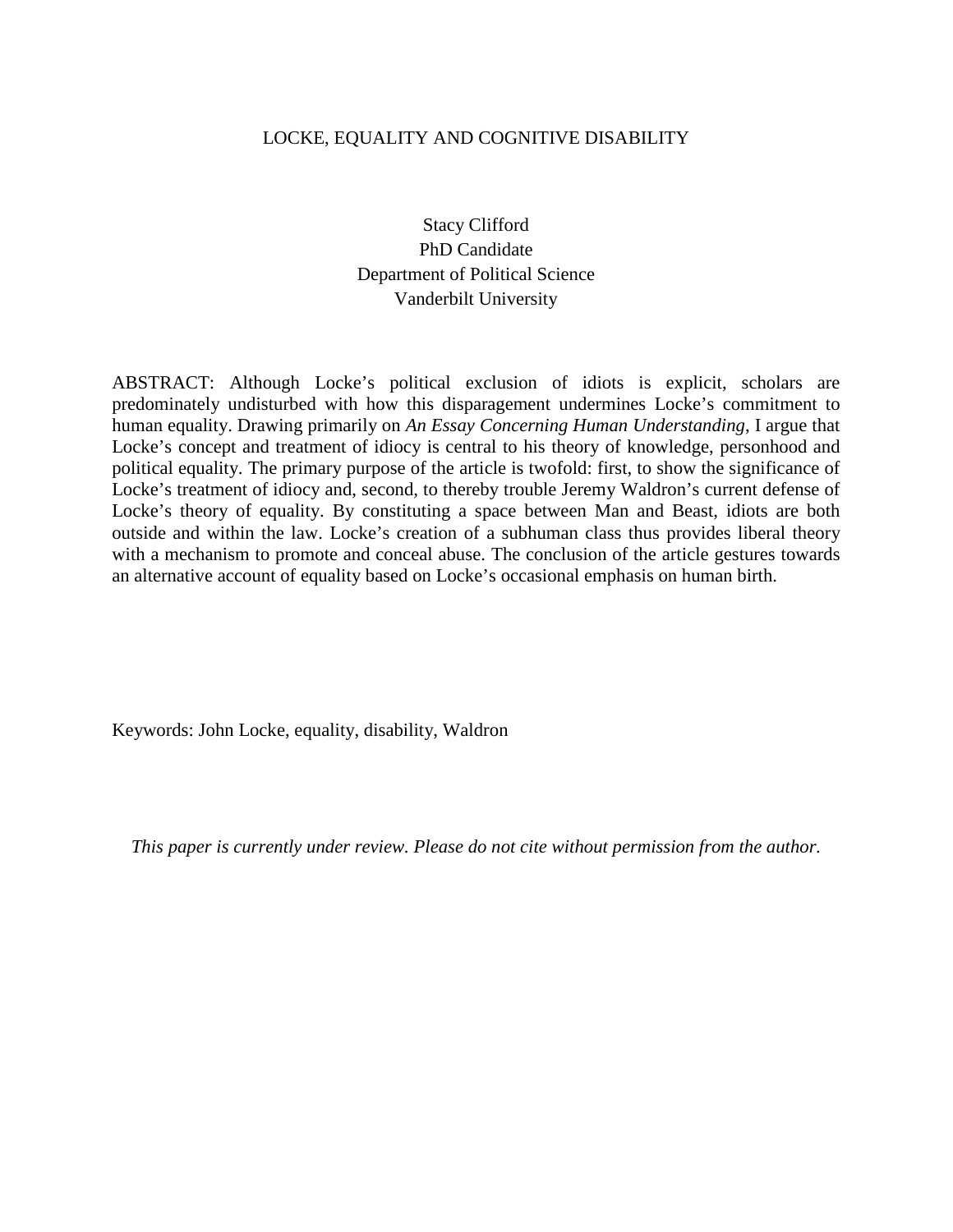While contemporary scholars easily dismiss the role of idiocy in John Locke's theory of equality, Locke himself repeatedly uses idiots to define and delimit the category of personhood in *An Essay Concerning Human Understanding*. Personhood is essential to Locke's social contract: only persons can consent to be governed and consent transforms the state of nature into civil society. The idiot, incapable of consent, upturns the terms of the contract, undergoing an inverse metamorphosis from man to subhuman species, and thus, undermines the universal terms of the contract. Because Locke's theory of personhood is foundational to the development of liberal political thought, his exclusion of idiocy threatens liberal egalitarianism more broadly.

The idiot figure, so often conjured by Locke, functions like a distorted mirror image: devoid of reason and reflection, the idiot face looks out at the citizen, and in turn, exaggerates the citizen's rational capacity. The citizen's gaze does not center on the idiot alone, but is cast upon a collection of marginalized subjects, including the lunatic, savage, criminal and child. Idiocy is distinct, however, because it signifies the complete and permanent absence of thought. Locke's treatment of idiocy, by creating a subhuman population permanently denied entry into the public political sphere, thus justifies within liberalism a method to promote and conceal abuse.

Locke's exclusion of idiots is indispensable to his theory of personhood, and yet, scholars remain undisturbed with how this disparagement detracts from Locke's commitment to human equality. Indeed, Jeremy Waldron argues that Locke's conception of *human* equality is the strongest defense that liberalism can muster.<sup>[1](#page-32-0)</sup> While Waldron and other scholars acknowledge Locke's exclusion of idiots, they resign themselves to the idea "that almost all human beings are one another's moral equals."[2](#page-32-1) The fact that liberalism's best theory of equality fails to encompass all human beings should be a problem for egalitarians.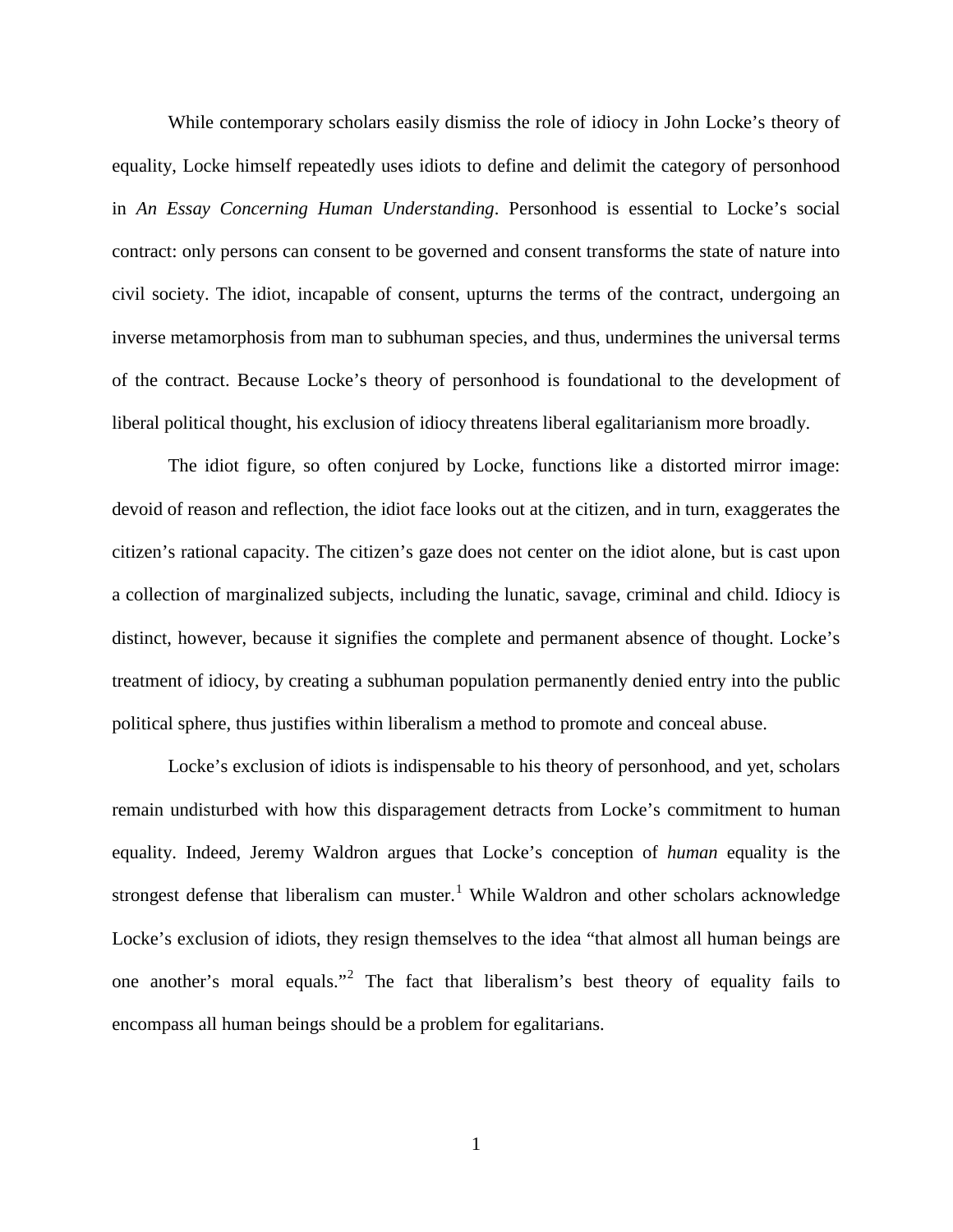In contrasting Locke with Rousseau, Barbara Arneil recently argues that "while reason defines the *citizen* for Locke, it defines what it is to be *human* or a *person* for Rousseau."[3](#page-32-2) Arneil separates two modern discourses that stigmatized disability: liberal strains that limited citizenship and republican that curtailed human membership. In the latter group theorists like Rousseau and Kant exemplify radical dehumanization. My analysis, however, shows that Locke prefigured this development. Locke's reliance on reason isn't confined to politics, but draws the bounds of human equality.

Readers familiar with Locke's *Second Treatise* know that human equality is fundamental to Locke's political theory. "There being nothing more evident," according to Locke, "than that creatures of the same species and rank, promiscuously born to all the same advantages of nature, and the use of the same faculties, should also be equal one amongst another without subordination or subjection."<sup>[4](#page-32-3)</sup> Human equality is paramount: because of it, "no one ought to harm another in his life, health, liberty, or possessions."<sup>[5](#page-32-4)</sup> Less well-known is Locke's explanation of human faculties in the *Essay* in which reason is described in degrees, from the perfect intelligence of angels and God to the entirely deficient idiot. Together, the *Essay* and *2nd Treatise* draw the boundaries of human understanding, human membership, and legitimate political power. For Locke, idiocy populates the outskirts of each terrain.

Unraveling Locke's historical influence on the treatment of idiocy – while important in itself – also sheds light on the ways in which Locke's conception of idiocy constituted the very nature and meaning of liberal personhood. In so doing, this article recasts idiocy as a central problem for Locke's theory of equality. The legitimacy of consent by rational subjects is in part safeguarded by citizens' ability to differentiate themselves from non-rational idiots. Locating equality in the capacity of rational reflection not only excludes idiots, but provides liberal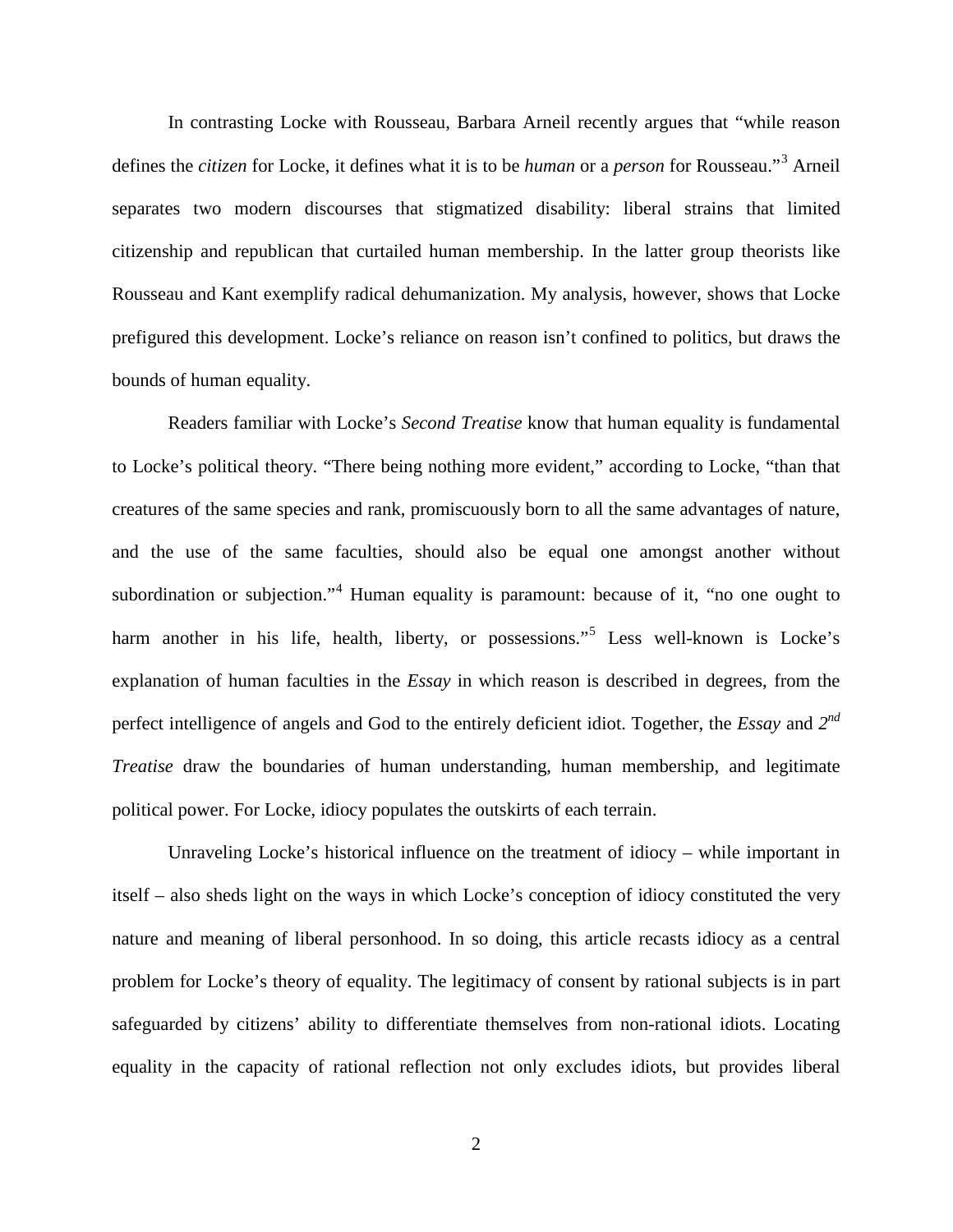egalitarianism with a mechanism of exclusion that, at times, engulfs wider tracts of the human community. Consequently, understanding the relationship between idiocy and personhood also helps us understand Locke's treatment of other marginalized groups – including women, nonwhites, the poor, illiterate, the unborn, and the very old.

More specifically, I argue that idiots repeatedly surface across Locke's work because the severity of their cognitive deficiency is used to secure the permanency of nondisabled rationality when, in fact, it too suffers from uncertainty. The article proceeds in four parts. The first section paints in broad brushstrokes the cultural and intellectual landscape of idiocy in which Locke was located. This brief description allows us to see how Locke's treatment magnified some and diminished other cultural beliefs about idiocy. Second, I analyze Locke's treatment of idiocy in the *Essay* alongside his treatment of children, savages, madmen, the very old, unborn, paralyzed, and blind. While these other groups are marginalized due to acculturation, bad habits, or partial impairment, the permanent and irrevocable bodily difference of idiots renders them less than human. Third, I argue that Locke's treatment of idiocy fundamentally erodes his theory of equality because it promotes the dehumanization of any persons unable or unwilling to comply with rational dictates. In the fourth and final section, I briefly sketch an alternative foundation of human equality – one based on the universality of human birth – found alongside Locke's commitment to rationality.

## I. **Idiocy in Context**

Although idiocy was rising to prominence during the seventeenth century, it remained an ambiguous category, subject to diverse and opposing interpretations. The term idiocy itself lacks precision,<sup>[6](#page-32-5)</sup> as definitions in the seventeenth century range from the uneducated, to private persons, and to the incurably dull.[7](#page-32-6) Etymologically, idiot derives from the Greek *idiotis*, meaning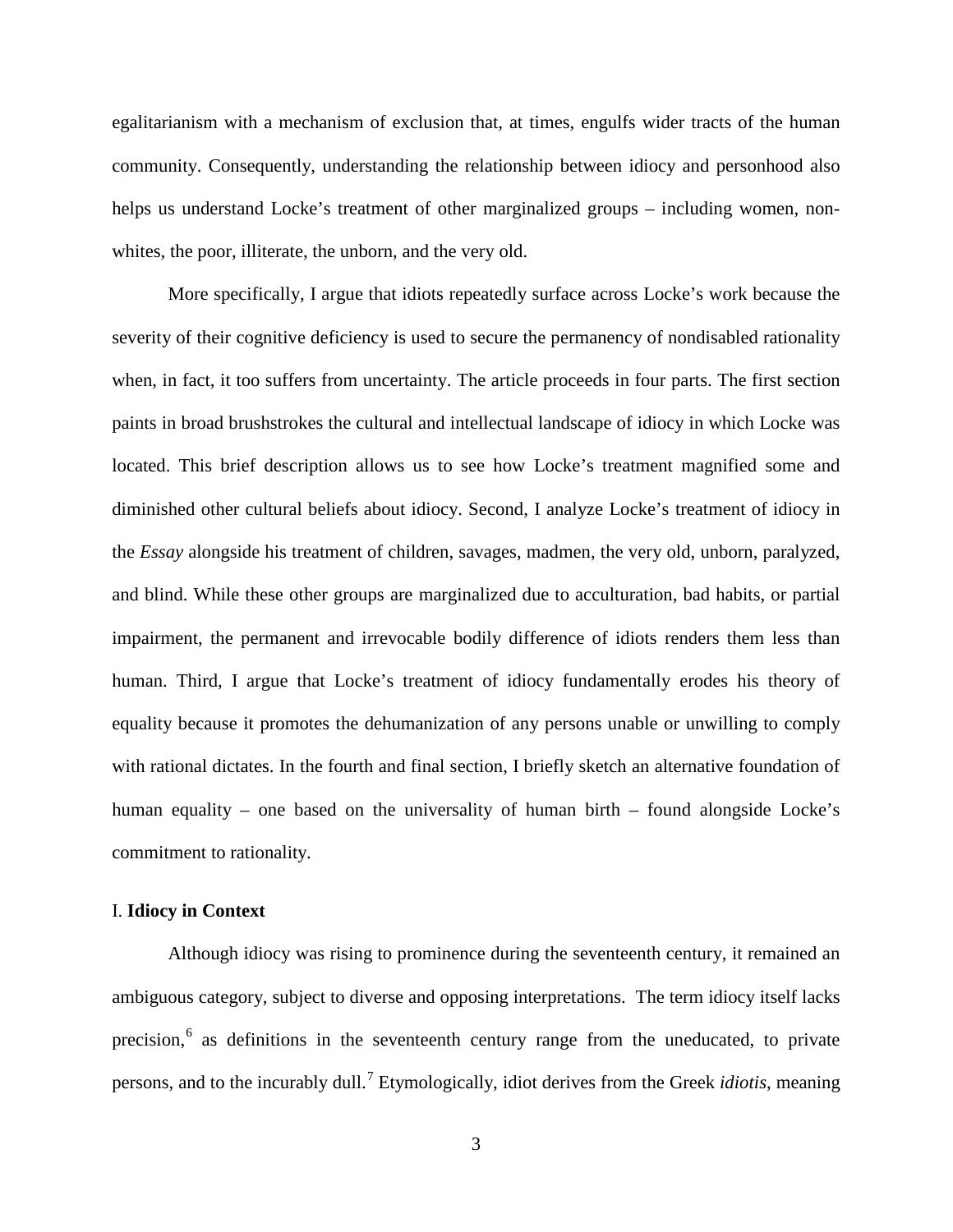"private person, common man, plebeian, [or] one without professional knowledge."[8](#page-32-7) In the seventeenth century, the term idiocy is found alongside other expressions, including *naturals*, *innocents, fools*, *stupid*, and *dolts*. Whether these terms functioned interchangeably or had distinct connotations cannot be said for certain. Indeed, the indeterminacy is evident in the difference between Hobbes's *Foole* and Locke's *idiot*. While the fool in the *Leviathan* is capable of entering into a contract and even deceit, Locke's idiot is unable to retain even the simplest idea. Equally problematic is the fact that histories of idiocy seldom predate the nineteenth century, in part due to the lack of documentation before the rise of residential institutions for the feebleminded.<sup>[9](#page-32-8)</sup> For all these reasons, it is impossible to know *precisely* how current categories of mental impairment correspond with Locke's notion of idiocy. Certainly, Locke's interest in idiocy was sustained and persistent. Idiots appear in his earliest political writings, *Two Tracts on Government* and *Essays on the Law of Nature*, and also in his most significant publications, the *Essay* and the *Second Treatise*. While it is impossible to recreate a perfect understanding of idiocy in Locke's context, this section roughly sketches the likely cultural contours of mental disability in seventeenth century England.

During Medieval England, lunatics and idiots – or "fools" as they often were called – faced legal and institutional exclusions. Distinguishing between idiots and lunatics had important political consequences as all land, personal property, and the very bodies of idiots belonged to the Crown. According to Richard Neugebauer, "any rents and profits collected by the Crown during the idiocy, in excess of costs of the individual's upkeep, were considered a legitimate source of royal revenue."<sup>[10](#page-33-0)</sup> In contrast, accumulated wealth would revert to recovered lunatics or to their heirs. Competence was determined by a group of twelve or more men in a trial-like procedure referred to as an "inquisition," and both men and women were subject to competency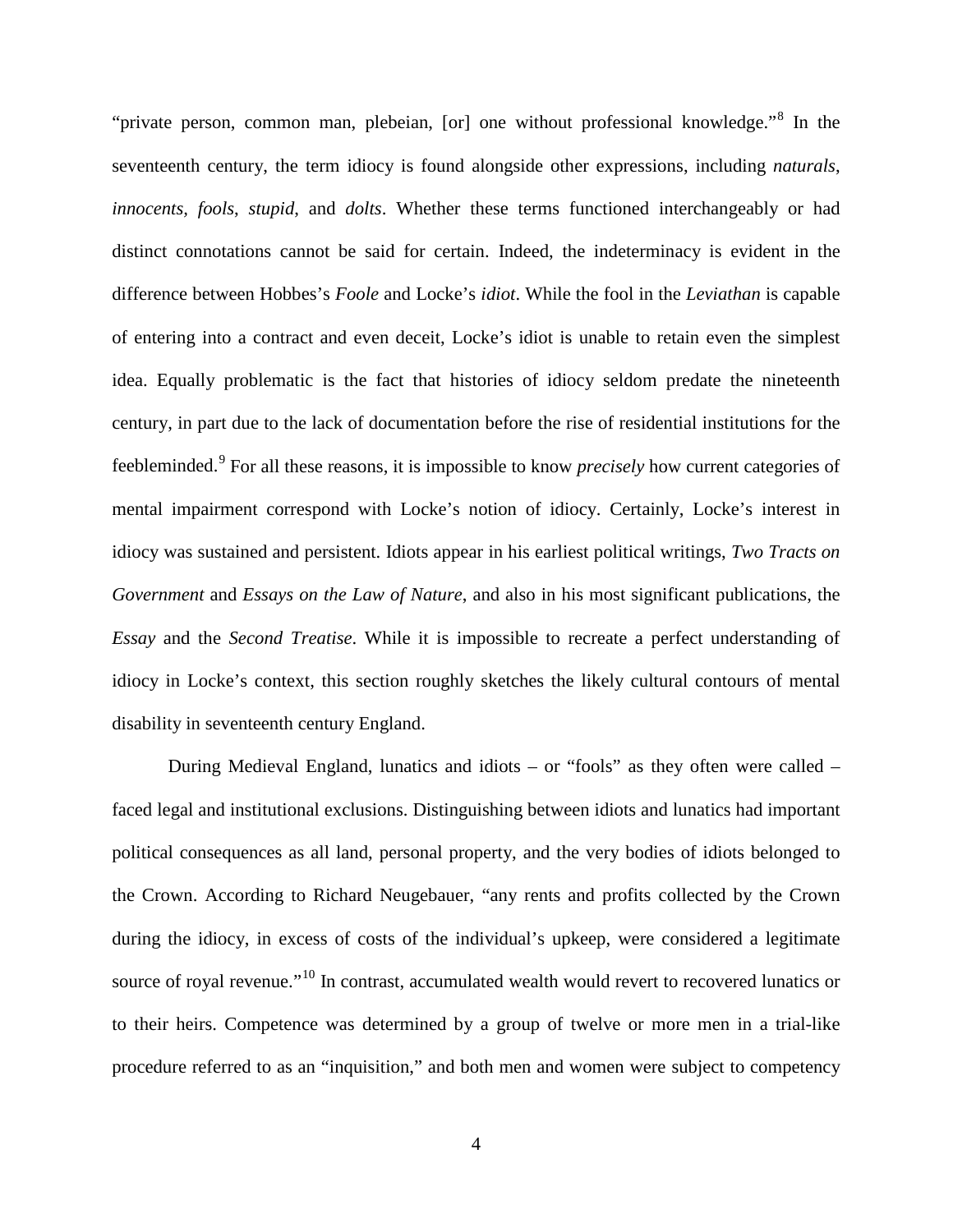hearings. Individuals were judged based on a range of issues, including knowledge of his or her own name, age, and kin; simple arithmetic and – in later cases – literacy skills; and whether his or her personal appearance resembled the "countenance of an idiot."<sup>[11](#page-33-1)</sup>

Using curability as the marker between madness and idiots continued to be important in English society in the seventeenth century legal writings of Sir Edward Coke. Coke described the legal culpability of the different categories of *non compos mentis*, including idiots, lunatics and drunkards. According to Coke, the idiot "is known by his perpetual infirmity of natura, *a nativate,* for he never had any sense or understanding to contract with any man." Because the idiot is incurable, he cannot "defend or govern himself" and all of his belongings and his very body belong to the custody of the King.<sup>[12](#page-33-2)</sup> The distinction between madness and idiocy would continue to be significant in eighteenth century institutional practices that prohibited the hospital admission of idiots due to incurability.<sup>[13](#page-33-3)</sup> Before the development of large-scale institutions, however, the care of idiots was generally a familial concern.<sup>[14](#page-33-4)</sup>

Beginning in the seventeenth century, religious debates regarding the soul led to the shifting spiritual status of idiots.<sup>[15](#page-33-5)</sup> On the one hand, early English opinion considered fools closer to God, presuming their mental deficiency left them incapable of deceit and thus absolved from sin.[16](#page-33-6) On the other hand, as Protestants moved away from a belief in Calvinist predestination, individual comprehension of God became a key component of personal salvation. According to C.F. Goodey, this new theology made salvation more inclusive for most, but it significantly endangered the souls of idiots who could not comprehend God and thus intensified the superstitious belief in the satanic origin of idiocy.<sup>[17](#page-33-7)</sup>

Concurrent with religious upheavals, scientific studies of the mind and body also incriminated idiots. For example, Sarah Cohen argues that anatomical studies showing the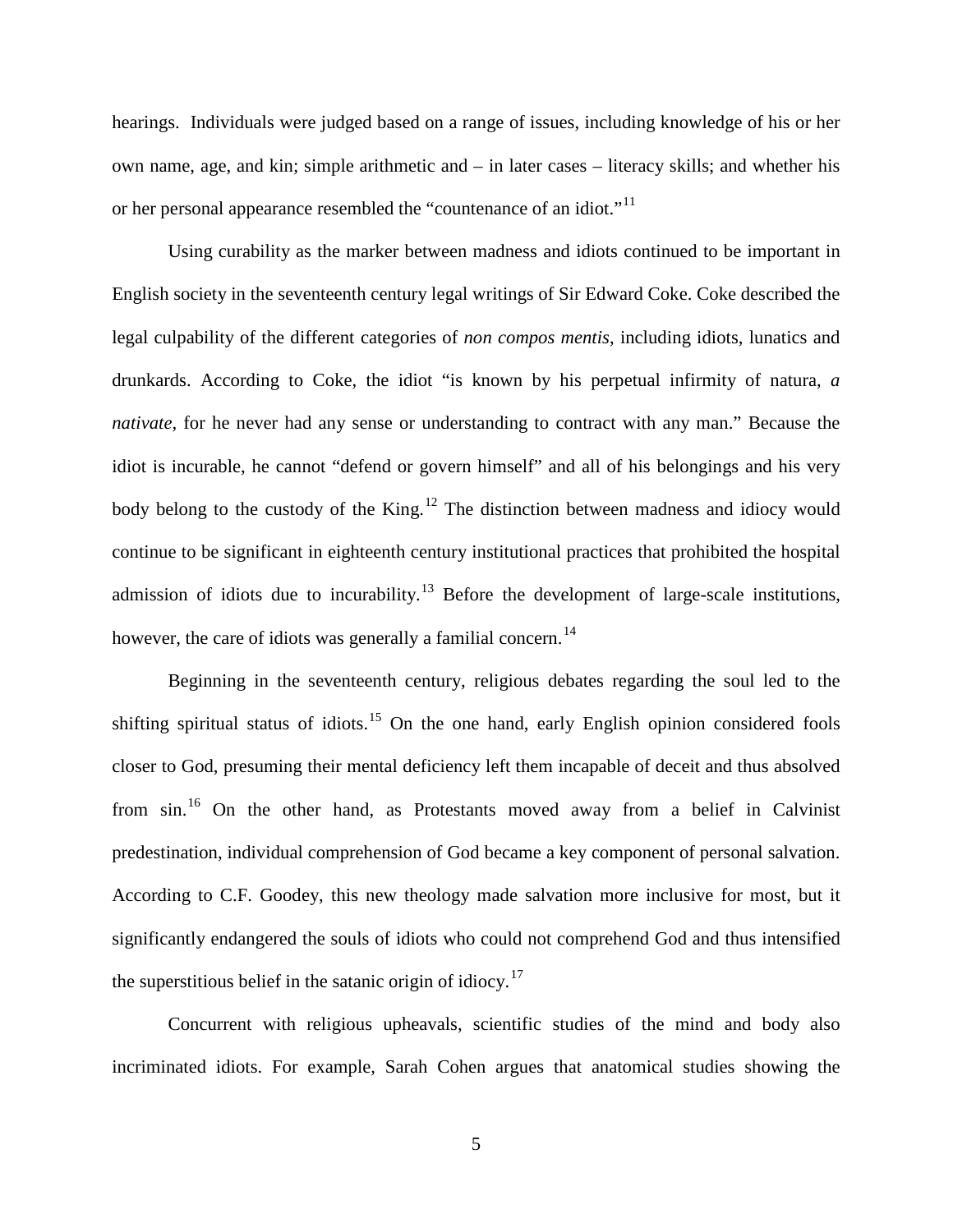similarity between human and nonhuman bodies placed fresh emphasis on philosophers to distinguish the unique specificity of the human soul. Descartes takes up this challenge in his *Discourse on the Method* in 1637. According to Cohen, "For Descartes it was precisely through comparison of human to animal that one could perceive the spiritual distinctiveness of human soul, the spiritual being understood as *fundamentally intellectual* and the seat of human reason."<sup>[18](#page-33-8)</sup> While Cohen suggests that Descartes' answer was insufficient to end the debate on the difference between the souls of humans and animals, he also left unanswered the condition of humans who were bereft of reason.

Along with religious and philosophical currents pushing idiocy to the forefront of attention, Thomas Willis – a medical contemporary of Locke – was among the first to argue that idiots were indeed educable. Inspired by work with deaf pupils, Willis argued that mental deficiency, while not curable, was amenable to medical and educational interventions that could restore basic elements of learning. He designated two categories of idiocy – stupidity and fools – and considered fools more educable as their deficiency was not as severe as those labeled stupid. Willis's belief that idiocy could have multiple causes – including heredity, drunkenness, illness, and severe injury – was also unique for his time.<sup>[19](#page-33-9)</sup> While Locke was a student of Willis's, his own conclusions on the educability of idiocy differed drastically as he believed they were incapable of any improvement.<sup>[20](#page-33-10)</sup> Locke's dismissal of Willis's ideas may have been due to their opposing politics; Willis was a staunch supporter of the Crown. But Locke was not the only one to ignore Willis's ideas on idiocy. For another century, the possibility of educating idiots was entirely disregarded.

To summarize, seventeenth century England was a time in which idiocy was rising in prominence – deployed for religious, medical and political purposes – and yet, the concept itself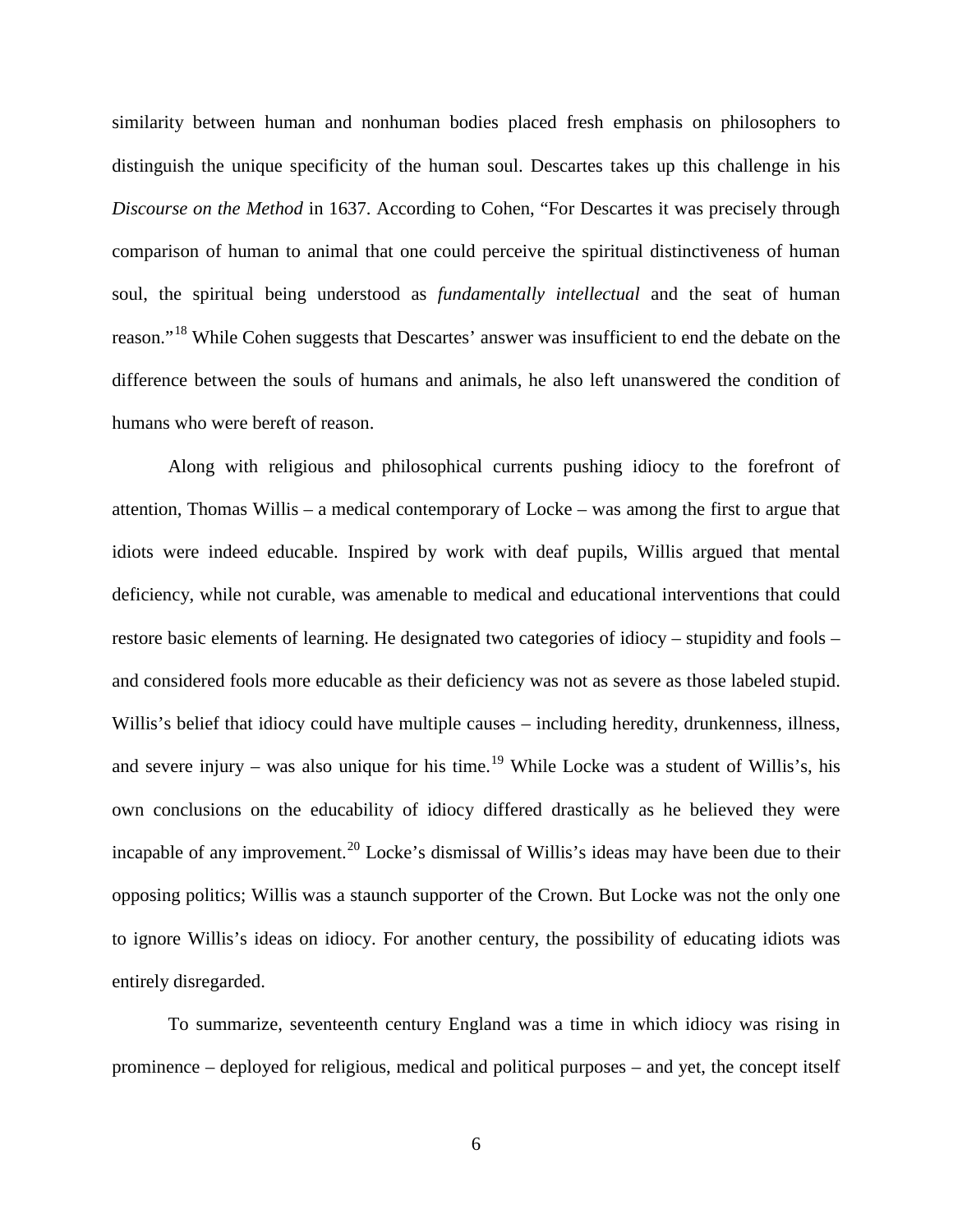remained open to new interpretation and significance. Locke's *Essay*, published in 1689, took advantage of idiocy's indeterminate boundaries. By repeatedly reprising the idiot's role as the citizen's distorted mirror image, Locke propelled idiocy into a "family of privileged epistemological subjects."<sup>[21](#page-34-0)</sup> Marginal persons – including the idiot, criminal, insane, and savage – epitomized radical difference and were used to patrol and populate the outskirts of human nature.<sup>[22](#page-34-1)</sup> Locke's construction of idiocy built on prevalent strains in conventional opinion, using the idiot as the symbolic absence of reason and the impossibility of consent.

### **II. Idiocy in the** *Essay*

Chronologically, the *2nd Treatise* and the *Essay* were composed over the same period and published in the same year, albeit the latter anonymously.<sup>[23](#page-34-2)</sup> Locke's *Essay* encompassed both the nature of man and the prerogatives of political power. Throughout, Locke repeatedly returns to the idiot figure to accomplish three specific tasks. First, Locke uses the idiot to signify disprove the existence of innate ideas. Second, along with other impaired identities, idiocy clarifies the different components of human understanding. Finally, because idiots lack the key faculty of thinking, they are excluded from Locke's narrower category of personhood as well as his broader class of human species. Here, idiocy patrols the border between man and beast.

#### *1. Idiocy Negates Innate Ideas*

The first task of the *Essay* is to undermine the possibility of innate and universal maxims in order to replace it with an understanding of knowledge derived directly from experience and sensation.[24](#page-34-3) In the first book of the *Essay*, Locke argues if innate maxims exist, "we must then find them clearest and perspicuous, nearest the Fountain, in Children and Illiterate People, who have received least impression from foreign Opinions."<sup>[25](#page-34-4)</sup> He concludes, however, "'tis evident that all *Children* and *Ideots* have not the least Apprehension or Thought of them."[26](#page-34-5) While idiots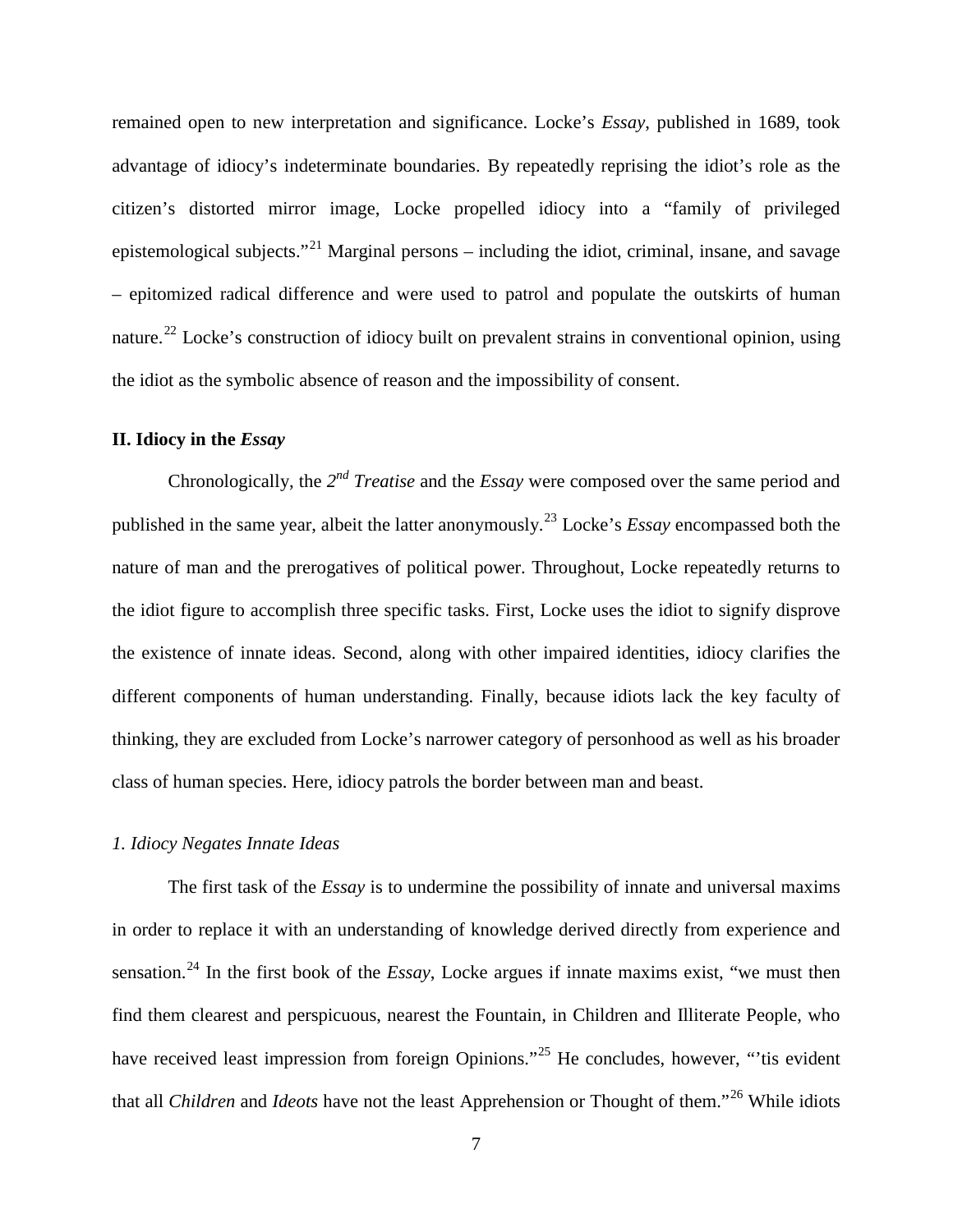are found alongside savages and children, their deficiency is unique because of its severity. "But alas," Locke implores, "amongst *Children*, *Ideots*, *Savages*, and the grosly *Illiterate*, what general Maxims are to be found?" While Locke acknowledges that a child can recognize his nurse and the savage love hunting, *no* impression is found "on the Minds of *Naturals*."<sup>[27](#page-34-6)</sup> Locke thus depicts the capacity for understanding *both* in terms of degree – as for instance with infants, children, and savages – and a sharp dichotomy between idiots who cannot learn and all others who can.

When Locke turns to the possibility of innate ideas in the much earlier *Essays on the Law of Nature*, he similarly sets up a dualistic divide between the *wise* and the *stupid*:

If this law of nature were written in our hearts, why do the foolish and insane have no knowledge of it, since the law is said to be stamped immediately on the soul itself and this depends very little upon the constitution and structure of the body's organs? Yet therein admittedly lies the only difference between the wise and the stupid.<sup>[28](#page-34-7)</sup>

In the first half of this section, Locke regards the foolish and insane as both oblivious to the law of nature, but by the end, the latter have disappeared from Locke's analysis. Instead, Locke only differentiates between the *wise* and the *stupid*, which suggests he only attributes *bodily* difference to the idiot, and not the insane. Locating idiocy in the body's organs is consequential for Locke because it signals *permanent* difference. This permanency is important and unique to the idiot. Unlike children who grow into adults or mad men who recover, idiocy is forever.

Bodily difference is a recurrent theme throughout Locke's *Essays on the Law of Nature* and in his later *Essay*. In the *Law of Nature,* Locke distinguishes between the dull "who make no use of the light of reason but prefer darkness" and those "through natural defect the acumen of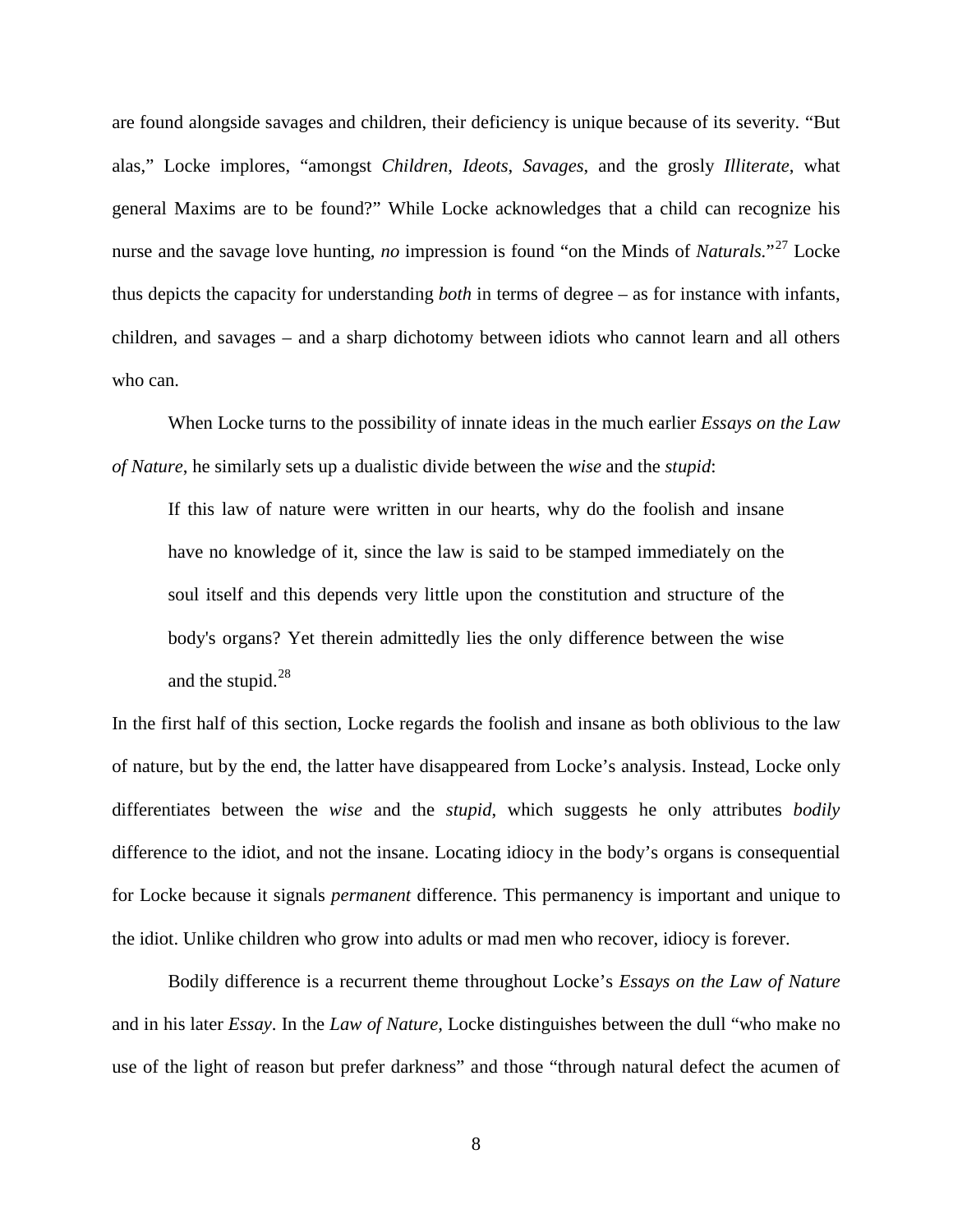the mind is too dull to be able to bring to light those secret decrees of nature."[29](#page-34-8) In the *Essay*, Locke speculates into the "great difference in men's intellects, whether it rises from any defect in the *Organs of the Body* particularly adapted to Thinking; or in the dulness [sic] or untractableness of those Faculties, for want of use."<sup>[30](#page-34-9)</sup> Locke differentiates between the few who cannot think clearly because of bodily difference – such as idiots – and the dull who simply lack the *desire* to think. The permanency of bodily difference is important to Locke, not only because it separates the wise from the stupid and the defective from the dull, but because it draws the boundaries of human equality.

Locke's occupation with bodily difference of the mind is not only categorical, but functions historically in the *Essay* in which he attempts to chronologically order the degrees of human and nonhuman understanding. His description of brutes, idiots, and madmen provides a "true *History of the first beginnings of Humane Knowledge*" and functions as a powerful tool to both disprove innate ideas and normatively rank different kinds of species.<sup>[31](#page-34-10)</sup> In the beginning of Locke's history of knowledge are nonhuman animals: "*Brutes* come far short of men" because they cannot put simple ideas together and have no capability of composition.<sup>[32](#page-34-11)</sup> While brutes possess some minimal powers of reflection and perception, they are incapable of recognizing complex ideas and lack completely the faculty of abstraction.<sup>[33](#page-34-12)</sup>

Next in the chronology are idiots who represent the historical period between beast and man. According to Locke, idiots "cannot distinguish, compare, and abstract, would hardly be able to understand and make use of Language, or judge or reason to any tolerable degree.<sup>[34](#page-34-13)</sup> Idiots, like brutes, possess minimal language, are unable to think abstractly, and rely primarily on their senses for information. Indeed, the chronological location of idiots between brutes and madmen is not due to any mental acuity of idiots: Locke regards their mental functioning as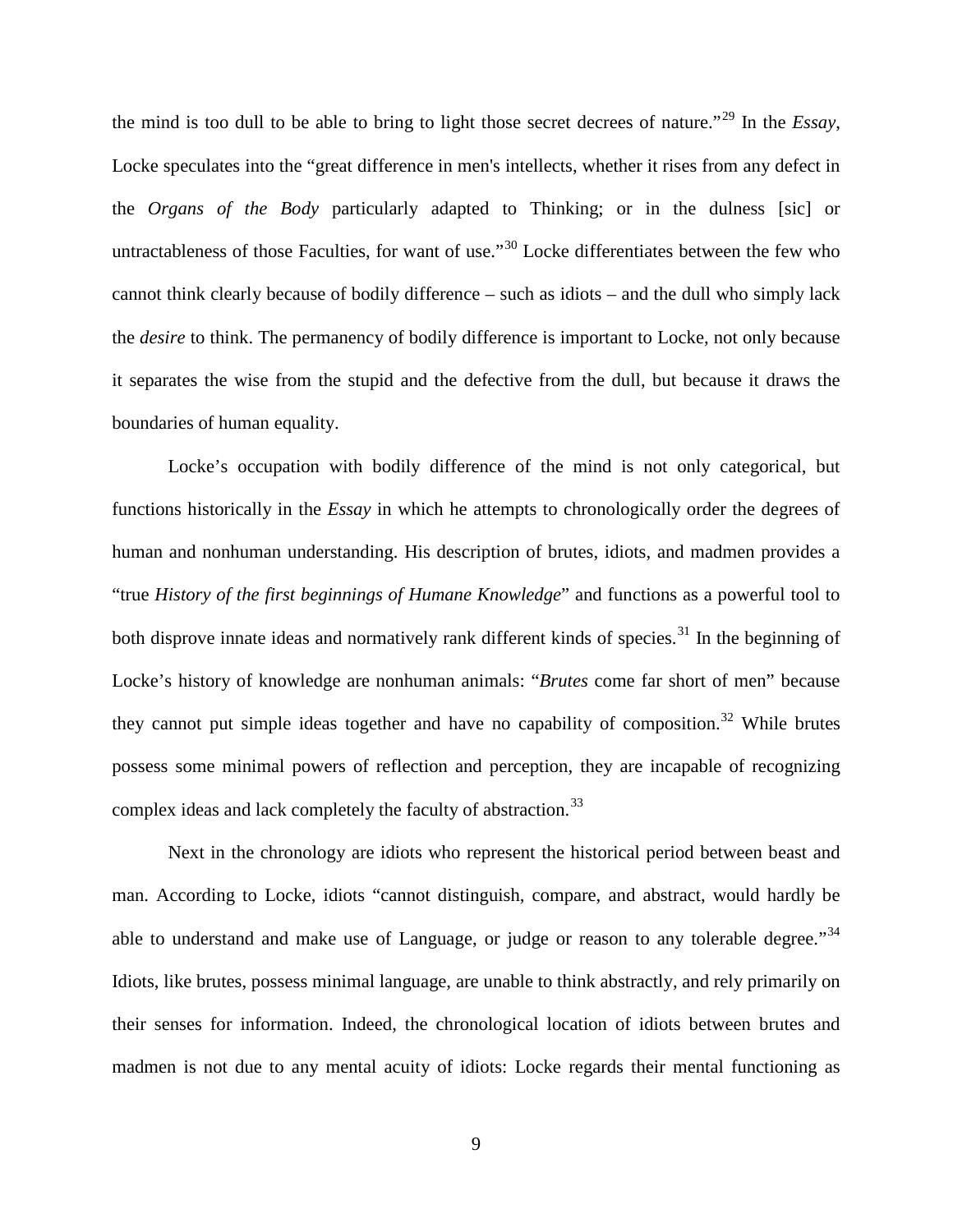comparable to brutes, or perhaps even less. Instead, their chronological position is primarily due to their outward shape as the body of the idiot is more human than beast. Yet, Locke delineates clearly between idiots and madmen. Accordingly,

[T]he defect in *Naturals* seems to proceed from want of quickness, activity, and motion, in the intellectual Faculties, whereby they are deprived of Reason; Whereas *mad Men*, on the other side, seem to suffer by the other Extreme. For they do not appear to me to have lost the Faculty of Reasoning: but having joined together some *Ideas* very wrongly, they mistake them for Truths; […] In short, herein seems to lie the difference between Idiots and mad Men, That mad Men put wrong *Ideas* together, and so make wrong Propositions, but argue and reason right from them: But Idiots make very few or no Propositions, and reason scarce at all. $35$ 

This passage makes clear that idiots possess no capacity for reason, repeatedly evident in Locke's statement that idiots are "deprived of reason" and "reason scarce at all." Mad men, however, are rendered very close to full personhood, as they have the ability to reason, but do so mistakenly.

Locke's history of human knowledge recalls his treatment of American Indians in the *Second Treatise* in which Locke states that "in the beginning all the World was *America.*"[36](#page-34-15) Both Indians and idiots represent an inferior state of existence that predates full rationality. Like idiots, the example of savages allows Locke to deride any phantasm of innate morality. However, while the idiot lacks any idea of moral precepts, the savage is critiqued for immoral beliefs: hence the former cannot learn while the latter have learned poorly. This inability to learn is significant.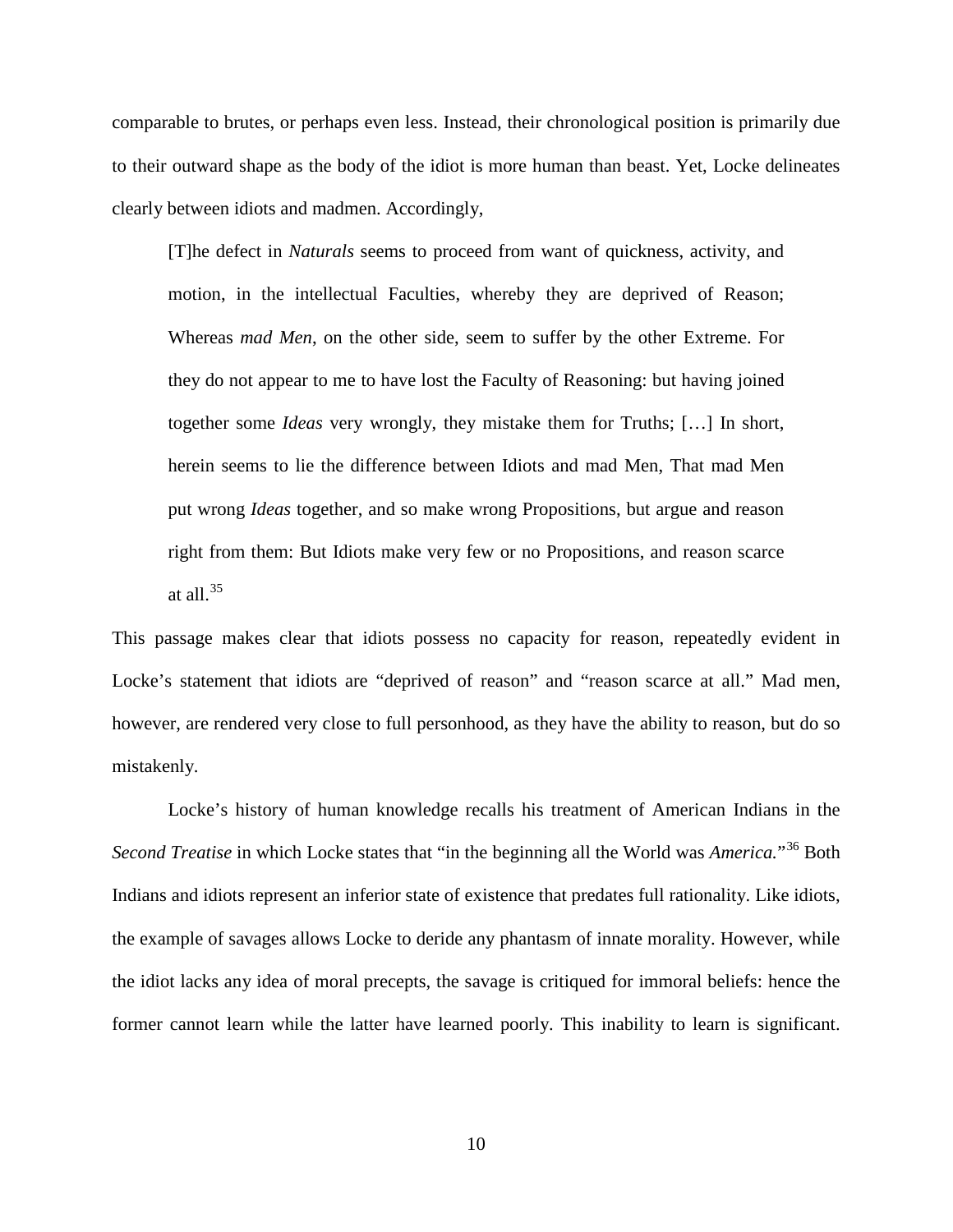According to Waldron, Locke's theory of human equality requires that all humans pass a threshold of rationality, without which their status is interstitial, "betwixt Man and Beast."<sup>[37](#page-34-16)</sup>

#### *2. Idiocy's Bodily Difference*

After Locke exhaustively argues against the proposition of innate ideas, Book II describes the different human faculties responsible for understanding. Locke's examination of human faculties is a significant bridge between the *Essay* and the *Second Treatise*. In both texts, Locke invests men's faculties as the source of political power. In the *Second Treatise*, Locke states "creatures of the same species and rank, promiscuously born to all the same advantages of nature, and the use of the same faculties, should also be equal one amongst another without subordination or subjection."[38](#page-35-0) In the *Essay*, Locke maintains that "it is the *Understanding* that sets Man above the rest of sensible Beings, and gives him all the Advantage and Dominion which he has over them."<sup>[39](#page-35-1)</sup> However, unlike Locke's seemingly wide grant of equal faculties in the *Second Treatise*, the *Essay* explores the prevalence of deficient and unequal faculties. Disabled identities are key components to Locke's argument because they exemplify deficiencies in human understanding. Similar to the relationship between idiocy and savages, sensory and physical impairments *partially* limit the powers of sensation and reflection, while idiocy undermines understanding *entirely*. Because thinking is central to Locke's theory of personhood, the blank slate of the idiot relegates him to a subperson status, legitimately denied political standing.

Book II of *The Essay* delineates the multiple faculties behind individual understanding. "Let us then suppose the Mind to be, as we say, white Paper, void of all Characters, without any *Ideas*; How comes it to be furnished? […] To this I answer, in one word, From *Experience.*" [40](#page-35-2) Experience is comprised by two components. The first, "*SENSATION*," originates through the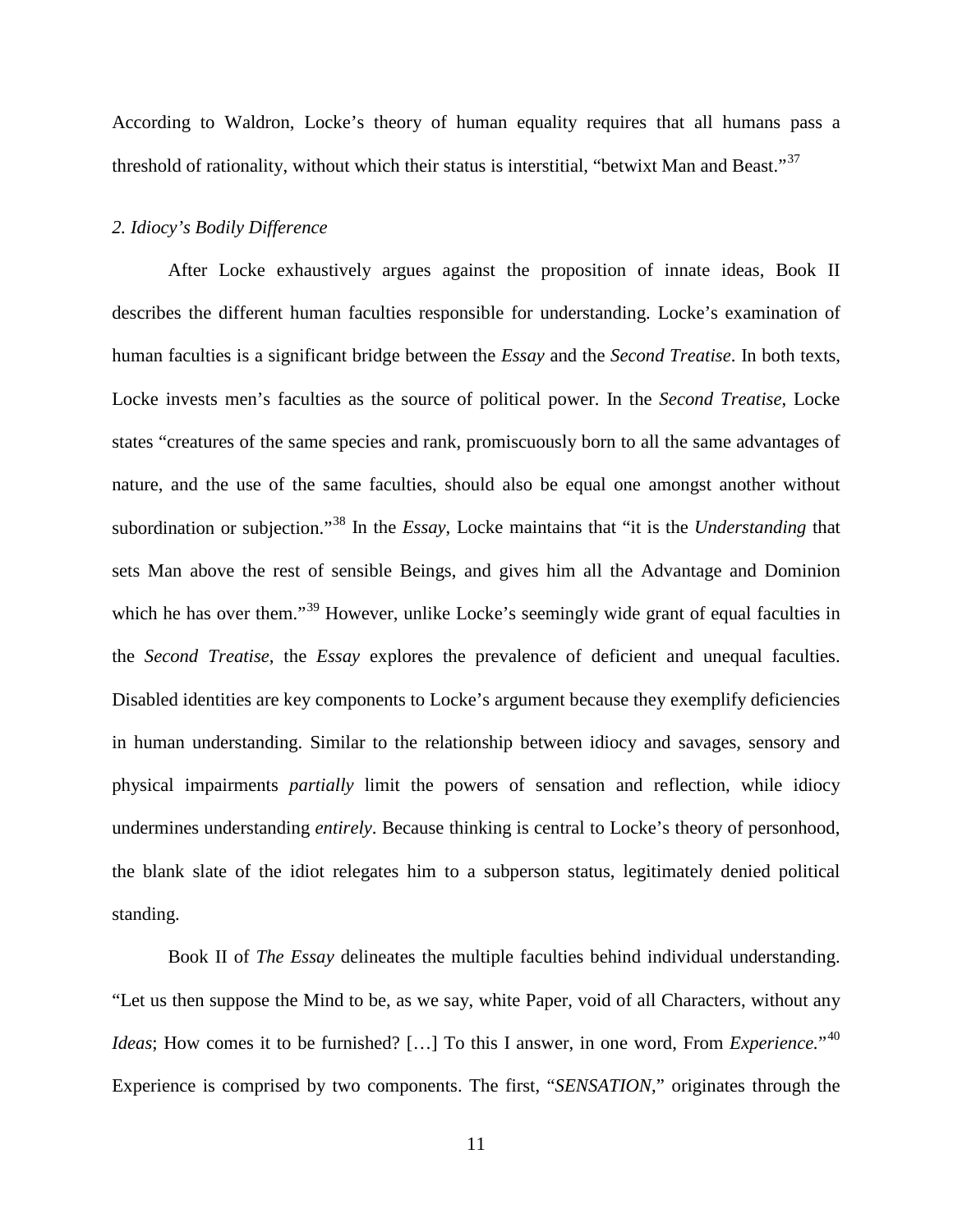five senses and is how we come to know "*Yellow*, *White*, *Heat*, *Cold*, *Soft*, *Hard*, *Bitter*, *Sweet*, and all those which we call sensible qualities."<sup>[41](#page-35-3)</sup> The second component of human understanding is "*REFLECTION*" which Locke describes as "the *Perception of the Operations of our own Minds* within us, as it is employ'd about the *Ideas* it has got."<sup>[42](#page-35-4)</sup> Locke further divides reflection into two categories: "*Perception*, or *Thinking*, and *Volition*, or *Willing*."[43](#page-35-5) For Locke, "The Power of Thinking is called the *Understanding*, and the Power of Volition is called the *Will*, and these two Powers or Abilities in the Mind are denominated *Faculties*."<sup>[44](#page-35-6)</sup> By representing *external* and *internal* sources of ideas, sensation and reflection exhaust the modes of understanding. Locke repeatedly uses disabled identities to symbolize different diminished human faculties.

For instance, Locke uses blindness and deafness to represent marred sensation. Locke encourages "any one try to fancy any Taste, which had never affected his Palate; or frame the *Idea* of a Scent he had never smelt: And when he can do this, I will also conclude that a blind man hath *Ideas* of Colours, and a deaf Man true distinct Notions of Sounds." [45](#page-35-7) For Locke, it is just as preposterous to believe that a blind man can envision color, saffron, or the sun as it is to believe in the innate condition of morality and ethics.<sup>[46](#page-35-8)</sup> Importantly, while blindness renders some tasks impossible, it does not preclude analogous impaired senses within nondisabled bodies. Additionally, Locke makes clear that different senses can partially amend impairment. Some ideas – like color – can be transmitted only through sight, but other ideas – like motion – are gathered through sight *and* touch. Although the understanding of an unimpaired man surpasses the understanding of a man impaired, Locke considers this a difference in degree, not category.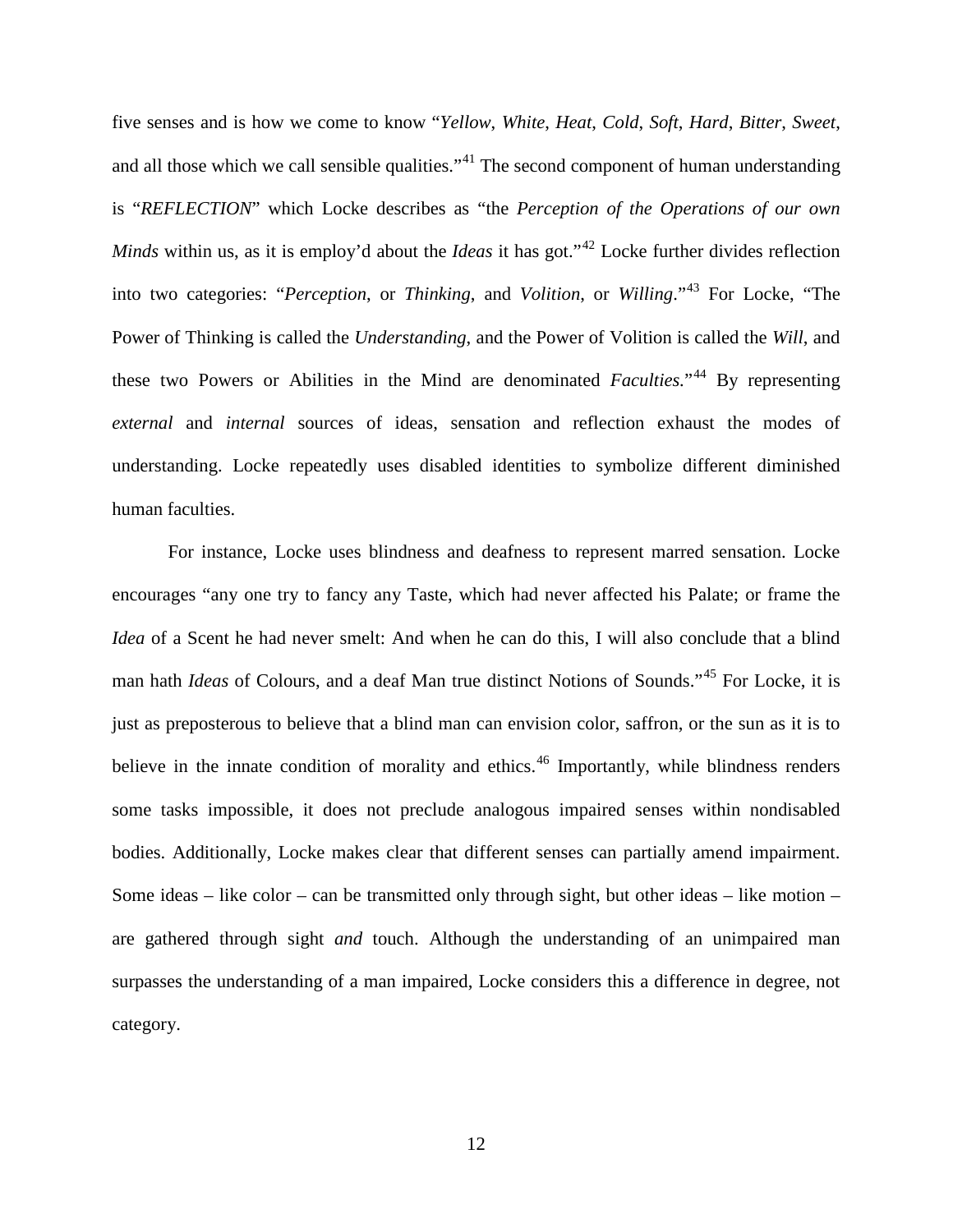Likewise, Locke uses physical disability to consider the nature of freedom, arguing that "so far as a Man has a power to think, or not to think; to move, or not to move, according to the preference or direction of his own mind, so far is a Man *Free.*<sup>"[47](#page-35-9)</sup> Paralysis is symbolic of an intact mind conjoined to an uncontrollable body. Locke gives examples of a man who involuntarily hits himself or others out of "Convulsive Motions" and another with palsy whose legs are incapable of "obeying the determination of his Mind."[48](#page-35-10) Accordingly, Locke contends that "no Body thinks he has in this *Liberty*: every one pities him, as acting by Necessity and Constraint."<sup>[49](#page-35-11)</sup> For Locke, just as the tennis ball lacks the will to put itself in motion, the paralytic is equally powerless with a body that refuses to obey.

Significantly, Locke manages to both stigmatize and incorporate these disabled bodies. Locke prefaces his example of the paralytic with a proclamation that readers will be able to imagine plenty of moments of bodily unruliness within "our own Bodies," most evident in the fact that no man can control the beating of his own heart.<sup>[50](#page-35-12)</sup> In addition, the paralytic, incapable of motion, is not entirely incapable of liberty: whenever he prefers to be stationary, his motionlessness is voluntary.<sup>[51](#page-35-13)</sup> By retaining some scope of liberty, Locke positions physically disabled bodies as different, but still human.

While sensory and physical disabilities diminish the faculties of sensation and volition, idiocy is the absence of perception, impervious to any and all ideas, signifying the permanent blank slate. Perception, Locke argues, depends on memory, a faculty that if "wanting, all the rest of our Faculties are in a great measure useless."<sup>[52](#page-35-14)</sup> Locke's idiot figure comes closest to his description of fetuses that he compares to vegetables<sup>[53](#page-35-15)</sup> and the very old "whom decrepid [sic] old Age has blotted out the Memory of his past Knowledge."<sup>[54](#page-35-16)</sup> The old man that Locke describes has lost all perception: sight, hearing, smell, taste, and all his ideas.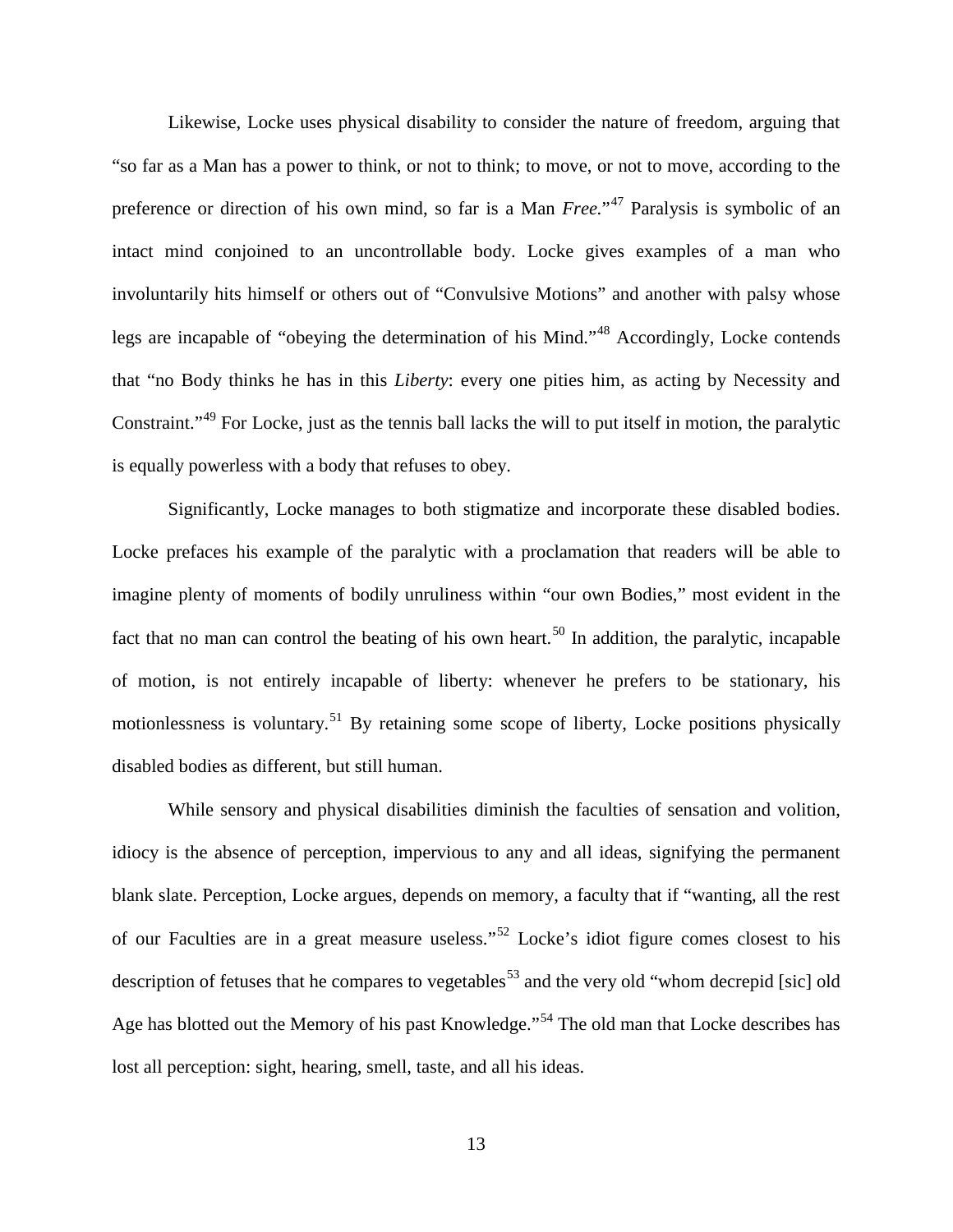How far such an [sic] one…is in his Knowledge, and intellectual Faculties, above the condition of a Cockle, or an Oyster, I leave to be considered. And if a Man had passed Sixty Years in such a State, as 'tis possible he might, as well as three Days, I wonder what difference there would have been, in any intellectual Perfections, between him, and the lowest degree of Animals.<sup>[55](#page-35-17)</sup>

While Locke's passage refers to an old man who has lost all sensation, the man he describes as spending "Sixty Years in such a State" is more likely the idiot whose faculties never function during youth or adulthood: a permanent human oyster.

Just as sensations instantaneously disappear from the mind of the idiot, so too does the idiot only partially and momentarily materialize throughout Locke's text. Because Locke's method of understanding requires consulting experience before entering judgment, the *Essay* is filled with descriptive cataloguing of diverse identities. Locke repeatedly provides long descriptions of the marginalized: Garcilasso de la Vega's depiction of American Indians contracting with the Swiss<sup>56</sup>; Monsieur Menage's story of the deformed birth of the Abbot of St. Martin<sup>[57](#page-35-19)</sup>; and Prince Maurices's tale of a talking parrot.<sup>[58](#page-35-20)</sup> While Locke fleshes out the contours of these examples, supplementing his own knowledge with others' accounts, the idiot is never described, never accompanied with an anecdote, and never embodied by an actual person.

Consequently idiocy's bodily difference is permanent and total even while the idiot figure itself never fully emerges in the *Essay*. Other impaired groups are stigmatized because of their diminished human faculties, but they are not irreconcilable to normal experience. The faculty of thinking, even if deficient, facilitates easier recognition between the disabled and nondisabled, savage and civilized, as well as the mad and the sane. Even the fetus has the potential to perceive and the old man a prior rational self that undergirds his present decrepit state. In sharp contrast,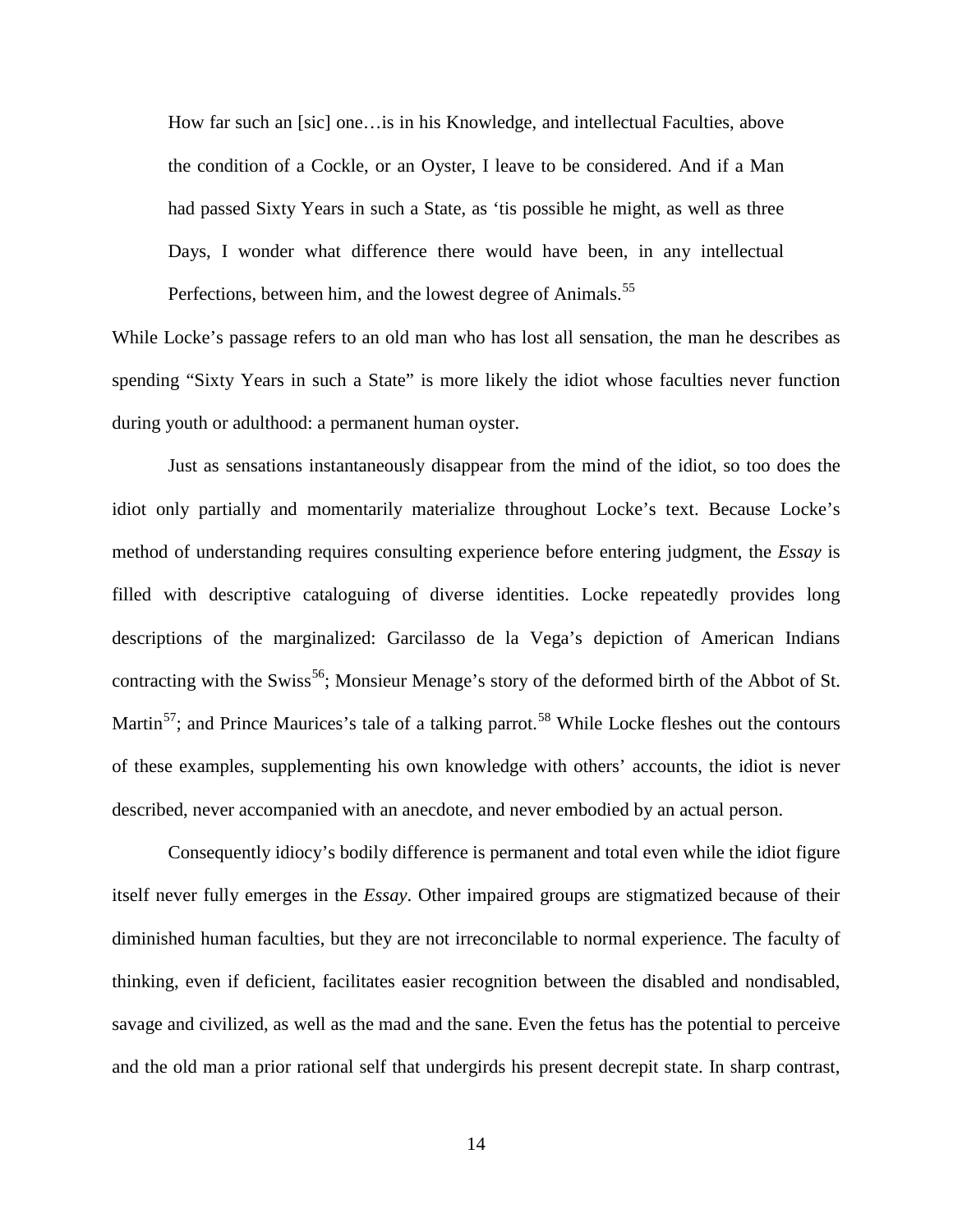the bodily difference of the idiot erases his past, destroys all prospects for understanding, and dooms his life to a perpetual blank slate – invisible to himself and all others.

#### *3. Idiocy as Subspecies*

At this point, readers may concede that Locke simultaneously stigmatized and erased mental disability from his theory, but may still ask: how is idiocy a problem for Locke's theory of human equality? Differences in cognitive capacity are in fact real and therefore render some unequal. In this section I show that the trouble with Locke's *Essay* is not that idiots are cognitively unequal, but rather that cognitive incapacity absolves human membership.

According to Locke, birth does not bestow species membership. Instead, a species is distinctive because of its essence and the possession of this essence confers membership. Accordingly, "to be a *Man*, or of the Species *Man*, and have the Essence of a *Man*, is the same thing."[59](#page-36-0) Locke argues that the faculty of thinking separates the meaning of *man* from *person*. Man, according to Locke, is "nothing but a participation of the same continued Life…united to the same organized Body."[60](#page-36-1) A person, however, "is a thinking intelligent Being, that has reason and reflection, and can consider it self as it self."<sup>[61](#page-36-2)</sup> In contrast, a man cannot be considered a person without the ability to reason. Locke is adamant on this point, repeatedly stressing the dependence of personhood on consciousness. Accordingly, "without consciousness, there is no Person,"<sup>[62](#page-36-3)</sup> and again, "*Self* is that conscious thinking thing."<sup>[63](#page-36-4)</sup>

If personhood is a subcategory of the human species, idiots retain their human status even if they are subpersons. Locke undermines this possibility, however, by repeatedly collapsing the difference between person and man. After investing "persons" with self-reflection, he repeatedly accords to "man" the ability and distinction of reason. For example, "*Man has a clear Perception of his own Being*,"[64](#page-36-5) and that reason is "That Faculty, whereby Man is supposed to be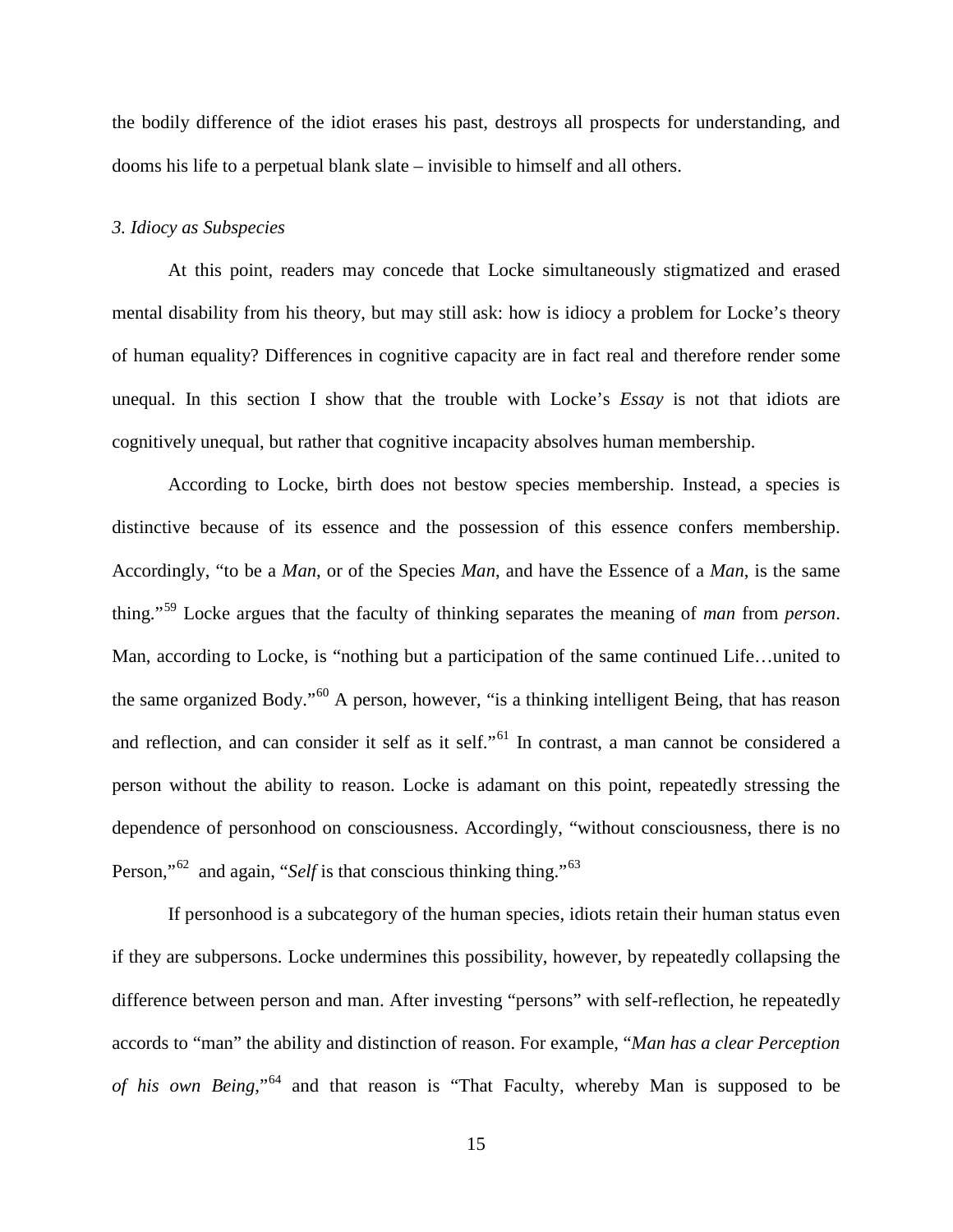distinguished from Beasts, and wherein it is evident he much surpasses them."<sup>[65](#page-36-6)</sup> C.F. Goodey articulates Locke's argument that to belong to the species of man in the *Essay*, "each single member must conform with our idea of man and thus with our idea of what it is to be rational."<sup>[66](#page-36-7)</sup> Goodey's critique of Locke, by emphasizing "man" and not person, reflects Locke's own conceptual confusion. While Locke harshly critiques others for using the same terms "for one Collection of simple *Ideas*, and sometimes for another,"<sup>[67](#page-36-8)</sup> the foundation of his social contract quivers on the indeterminate terms of person and man.

Changelings exemplify Locke's ambiguous territory outside of personhood. In the seventeenth century, a changeling was defined as a "half-witted person, idiot, [and] imbecile," as well as a "child (usually stupid or ugly) supposed to have been left by fairies in exchange for one stolen child."<sup>[68](#page-36-9)</sup> Locke himself questions, "what will your "drivling [sic], unintelligent, intractable *Changeling* be?"[69](#page-36-10) Scholars disagree over the precise meaning of Locke's changeling. John Yolton<sup>[70](#page-36-11)</sup> and Christopher Hughes Conn<sup>[71](#page-36-12)</sup> both argue that changelings are, for Locke, synonymous with idiots, whereas Anthony Krupp contends that changelings are "neither persons nor human."<sup>[72](#page-36-13)</sup> I suggest both are right.

Locke uses changelings to debunk two misplaced assumptions: "That all Things that have the outward Shape and Appearance of a Man, must necessarily be designed to an immortal future Being, after this Life. Or, secondly, that whatever is of humane Birth, must be so."<sup>[73](#page-36-14)</sup> Assigning a soul to a changeling because of its human shape is tantamount to seeing souls in the bodies of dead men or statues.[74](#page-36-15) In addition, Locke accuses men who insist that changelings are human are the same who consider the physically deformed monsters. "Shall a defect in the Body make a *Monster*; a defect in the Mind, (the far more Noble and, in the common phrase, the far more Essential Part), not?"<sup>[75](#page-36-16)</sup> In contrast, Locke dismisses bodily defect as any significant threat to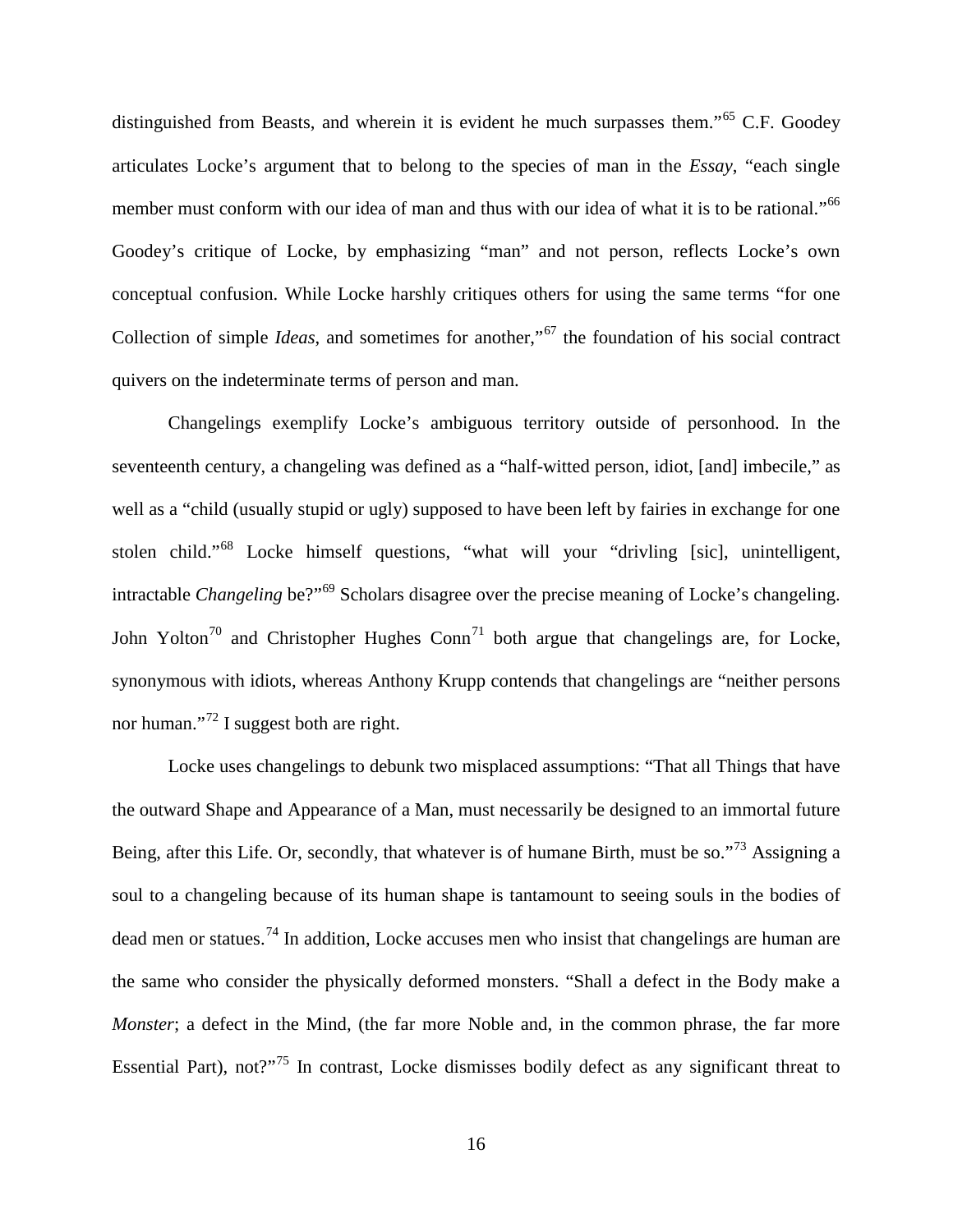human faculties, as long as that difference is not lodged in the faculties of the mind.<sup>[76](#page-36-17)</sup> In contrast, he chastises the killing of infants based on physical deformity when unaccompanied by mental impairment. Locke suggests that "*Changelings* [...] are something between a Man and Beast."<sup>[77](#page-37-0)</sup>

Earlier in the *Essay*, Locke uses naturals and changelings interchangeably to question the stability and essential markers of the human species. In regards to naturals, "There are Creatures in the World, that have shapes like ours, but are hairy, and want Language, and Reason. There are Naturals amongst us, that have perfectly our shape, but want Reason, and some of them Language too."<sup>[78](#page-37-1)</sup> Later Locke asks,

Shall not the difference of Hair only on the Skin, be a mark of a different internal specific Constitution between a Changeling and a Drill [baboon], when they agree in Shape, and want of Reason, and Speech? And shall not the want of Reason and Speech, be a sign to us of different real Constitutions and *Species*, between a Changeling, and a reasonable Man?<sup>[79](#page-37-2)</sup>

This passage speaks both to the importance of reason and speech as a requirement for species membership and Locke's own slippage between the categories of personhood and man. Most importantly, the absence of reason erases human membership. While Locke argues that changelings are between man and beast, he also states that "there is a greater distance between some Men and others in [understanding] than between some Men and some Beasts,"<sup>[80](#page-37-3)</sup> thus suggesting that people with severe cognitive disabilities fall below nonhuman animals. Unlike earlier sections of the *Essay* that used idiots alongside savages, children, or the old, Locke's changeling is more apt to be found alongside drills, dogs, hogs and horses.  $81$ 

Human status hinges on reason because reason is "that faculty which comes nearest the excellency of [God's] own incomprehensible being."<sup>1</sup> Man's ability to think abstractly enables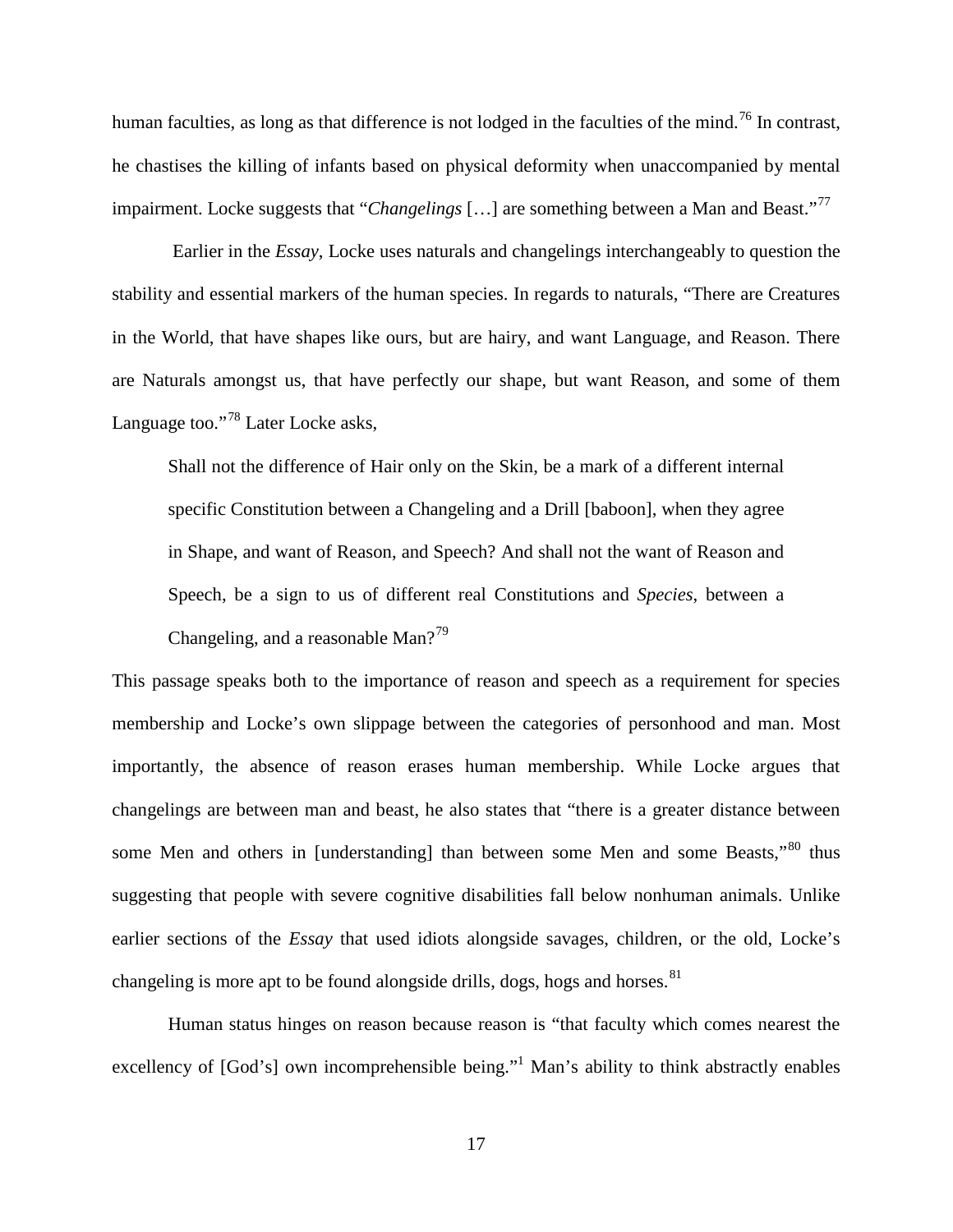him to come to believe in God, enables him to act morally and, most importantly, it is the only quality shared between God and man. Consequently, Locke asks, "If *Changelings* are something between Man and Beast, what will become of them in the other World?"<sup>[82](#page-37-5)</sup> He answers, "It concerns me not to know or enquire."<sup>[83](#page-37-6)</sup> Locke elaborates, however, that all those "capable of Instruction, Discourse, and Reasoning" will have to answer to God, thus excluding both changelings and idiots.<sup>[84](#page-37-7)</sup>

What are the differences, for Locke, between changelings and idiots? Unfortunately, I find it nearly impossible to know for certain what in fact distinguished these groups. But we know that they shared a common defect of the mind that rendered them both incapable of abstraction, language and personal identity. Retracing Locke's myriad uses of idiots – to disprove innate ideas, to elucidate key human faculties, and to draw the bounds of human membership – we might say that idiots *are* changelings: while they never fully materialize in Lock's text, their shape constantly shifts change dependent on the task at hand. Indeed, because they never fully emerge enables their shape-shifting status. Hence, although Locke relegates idiots to the periphery of moral existence, their function is central to Locke's enterprise.

To summarize, Locke's treatment and construction of idiocy is irreconcilable with his theory of human equality. Even Waldron concedes that "among the very grossest differences in mental capacity, Locke is evidently not committed to any thesis of equality."<sup>[85](#page-37-8)</sup> Because Locke's conception of equality hinges on the necessary power of abstraction – without which men cannot comprehend God – idiots are legitimately excluded. Waldron presumably assumes that Locke's limitation on human equality poses no threat to his larger political project; in fact, he argues that Locke's foundation of equality demands it. In contrast, I argue in the next section that Locke's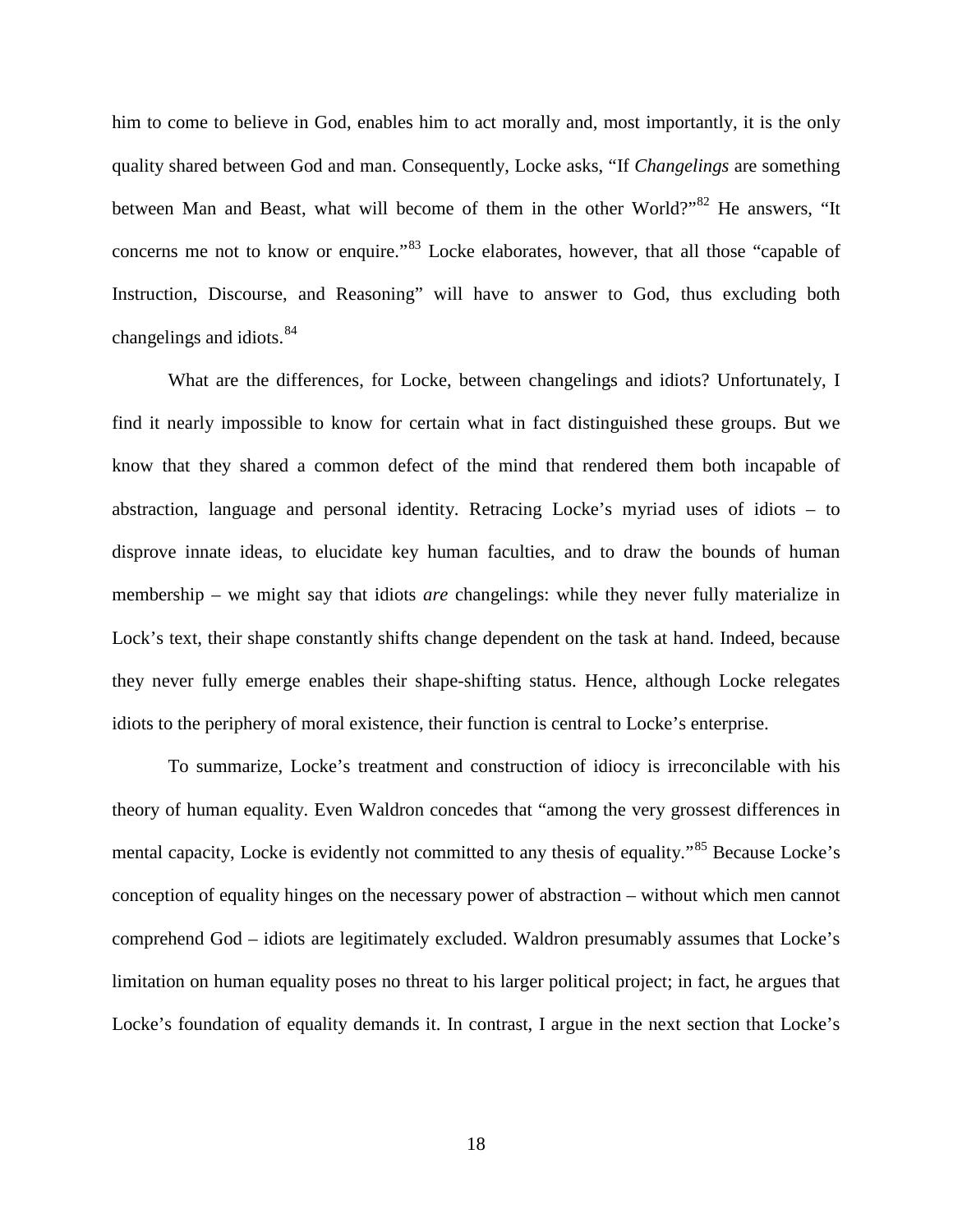dehumanization of idiocy unravels the regulative norm of human equality as well as its concomitant tie to morality.

#### **III. Idiocy's Threat to Liberal Equality**

Locke's task (and, more presently, Waldron's) is to articulate and defend the principle underlying human equality. Waldron contends that contemporary theorists avoid exploring this groundwork because it requires us "to take seriously positions that in other contexts would be dismissed out of hand as offensive and wrong," particularly sexist and racist beliefs.<sup>[86](#page-37-9)</sup> Despite the unpleasantness of the task, Waldron persists and states that to investigate the meaning of human equality "one has to pretend to be a weirdo or an eccentric."<sup>[87](#page-37-10)</sup> Because Waldron fails to list ableism in his list of offensive views, we can surmise that you don't have to be weird, eccentric or even all that unpleasant to believe the cognitively disabled aren't human in any moral sense. In this section, my task is simple: to make this dehumanization strange and, more importantly, a *problem* for a robust account of human equality. To do so, I turn to Locke's *Second Treatise* and analyze it from the lens of idiocy gleaned from the *Essay*.

But first, let me state the kinds of reasons why theorists are apt to defend this exclusion as necessary, benign, or peripheral. First, exclusion is *necessary* because the cognitively disabled are unable to partake in key political activities and fail to comprehend the kinds of moral obligations that political inclusion requires. Hence, exclusion is *benign* because its intent is protective: according them political equality would endanger the cognitively disabled and, therefore, they are safer under parental care. Finally, even if this exclusion constitutes a crack in equality, it is miniscule as the severely cognitively impaired represent such a small population. None of these reasons are satisfactory. First, in other cases of incapacity, Locke refuses to suspend political rights. Second, Locke is skeptical of his own assurance of benevolent care.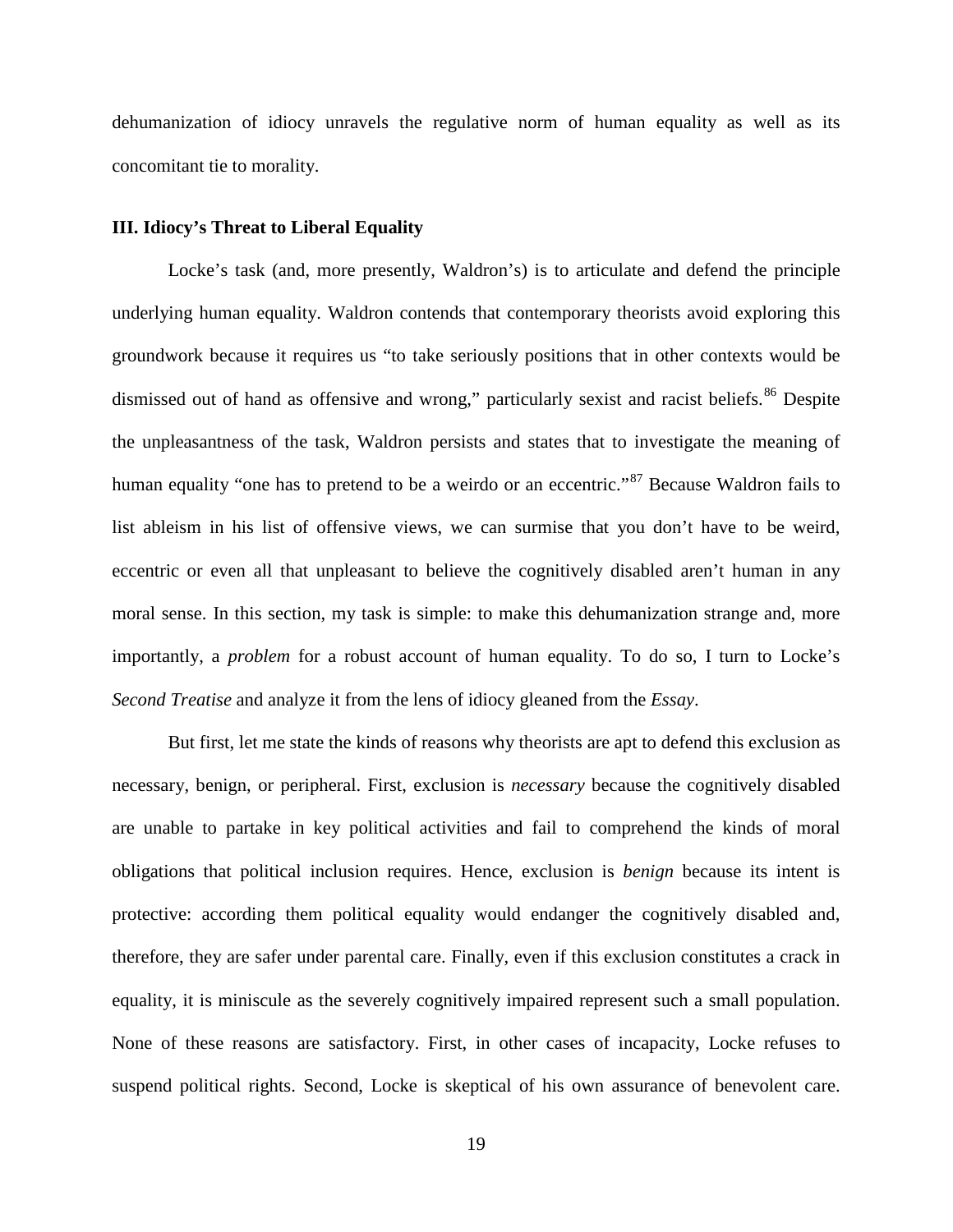Third, and more broadly, these criticisms miss the harm caused by a theory of human equality that *begins* with a question of human status and then dehumanizes any and all offenders.

Whether exclusion is necessary based on incapacity depends for Locke on the kind and duration of incapacity. In several passages Locke acknowledges that physical incapacity or illness may hinder men from political participation. Accordingly, Locke contends that universal consent is unnecessary to the founding of political community because "such a consent is next to impossible ever to be had, if we consider the infirmities of health, and avocations of business, […] will necessarily keep many away from the public assembly.<sup>[88](#page-37-11)</sup> Illness is comparable to business, neither of which tarnishes political standing. Later Locke considers the injustice of conquest, comparing it to a "robber [who breaks] into my house, and with a dagger at my throat [makes] me seal deeds to convey my estate to him."<sup>[89](#page-37-12)</sup> Locke goes on to ask:

What is my remedy against a robber, that so broke into my house? Appeal to the law for justice. But perhaps justice is denied, *or I am crippled and cannot stir*, robbed and have not the means to do it. If God has taken away all means of seeking remedy, there is nothing left but patience.<sup>[90](#page-37-13)</sup>

My children, Locke argues, can justifiably defend my rights which I was unable to enforce. Even if God has taken away my means of remedy, the grounds for it remain. Thus, embodied incapacity warrants the creation and maintenance of a just politic that can enforce my rights in my place. Physical incapacity and illness fails to trigger nonhuman status, but rather symbolize the shared vulnerability of men that helps justify government.

In the *Essay*, Locke accorded different significance to physical, sensory and mental disabilities, presuming that only the last undermines personal and political standing. Cognitive deficiency, unlike other disabilities, directly undoes our capacity to consent. While we are all

20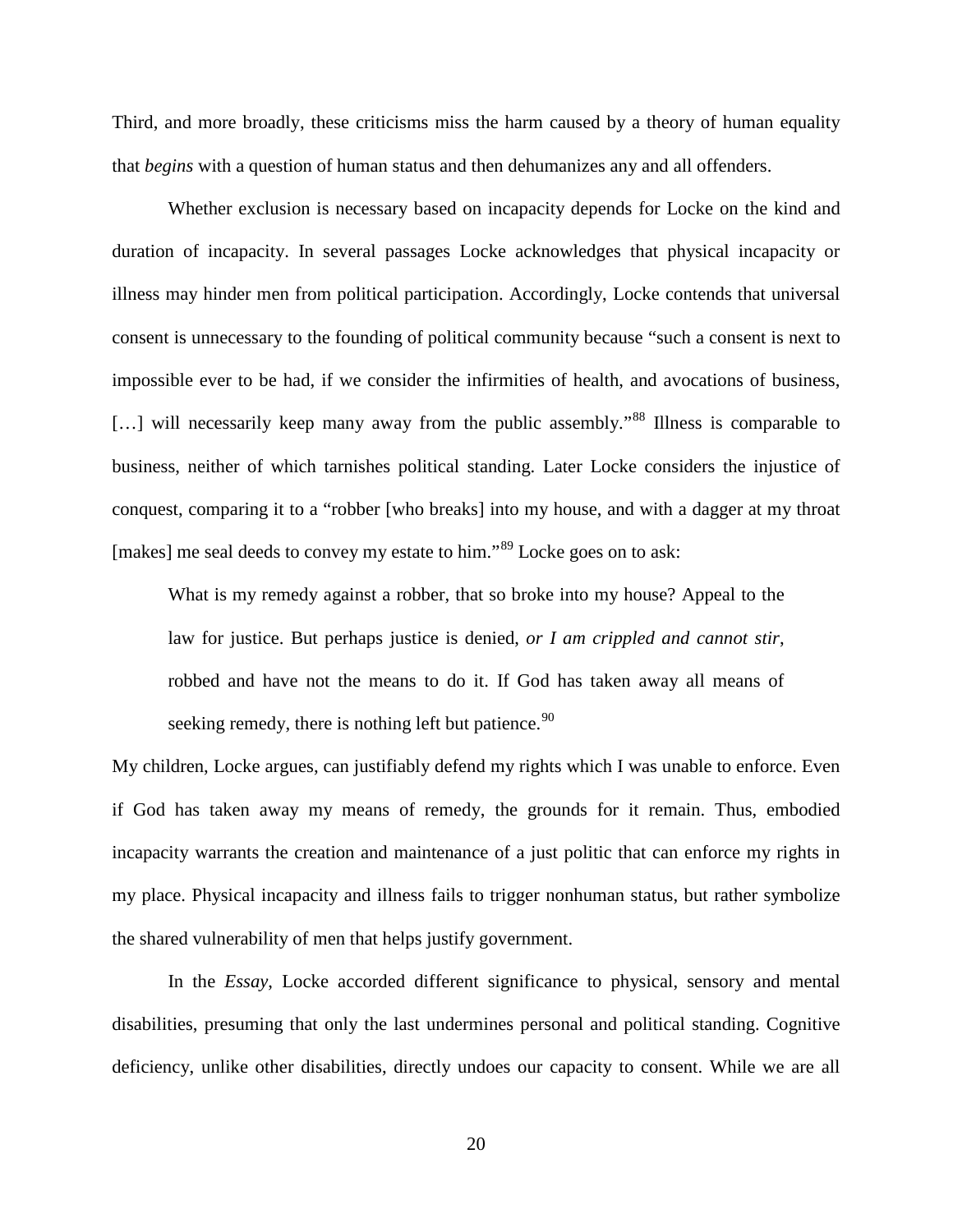equally prone to incapacity, all incapacities are not equal. This criticism, however, misconstrues two different types of equality: equal treatment and respect for equals. Waldron makes a similar distinction and emphasizes the importance of the latter. Demands for equal treatment may necessitate equal capacities, but equal respect needn't hinge on rationality – a point I will return to later. For now, the point I want to emphasize is the fact that, in the *Second Treatise*, the inability to participate politically fails to erode political standing.

The second reason for exclusion, the assurance of benevolent care, surfaces in the *Second Treatise* when Locke addresses the problem of idiocy in his chapter on "Paternal Power." Locke maintains that political accountability is only expected from a person who possesses "a state of maturity wherein he might be supposed capable to know that law, that so he might keep his actions within the bounds of it."<sup>[91](#page-37-14)</sup> Hence, children are denied freedom until they reach the age of reason. If anyone is permanently defective in reason, according to Locke,

he is *never capable of being a free man*, he is never let loose to the disposure of his own will (because he knows no bounds to it, has not understanding, its proper guide), but is continued under the tuition and government of others, all the time his own understanding is incapable of that charge. And so *lunatics* and *ideots* are never set free from the government of their parents.<sup>[92](#page-37-15)</sup>

Referring to Hooker, Locke distinguishes between the permanent incapacity of idiots and the temporary nature of lunacy, repeating the same logic found in the *Essay*, regarding only the former as permanently deficient whereas madness may be temporary. Because the idiot lacks reason he cannot be sovereign to any law, possess property, comprehend the law of nature, or own his very body. He is never free.

21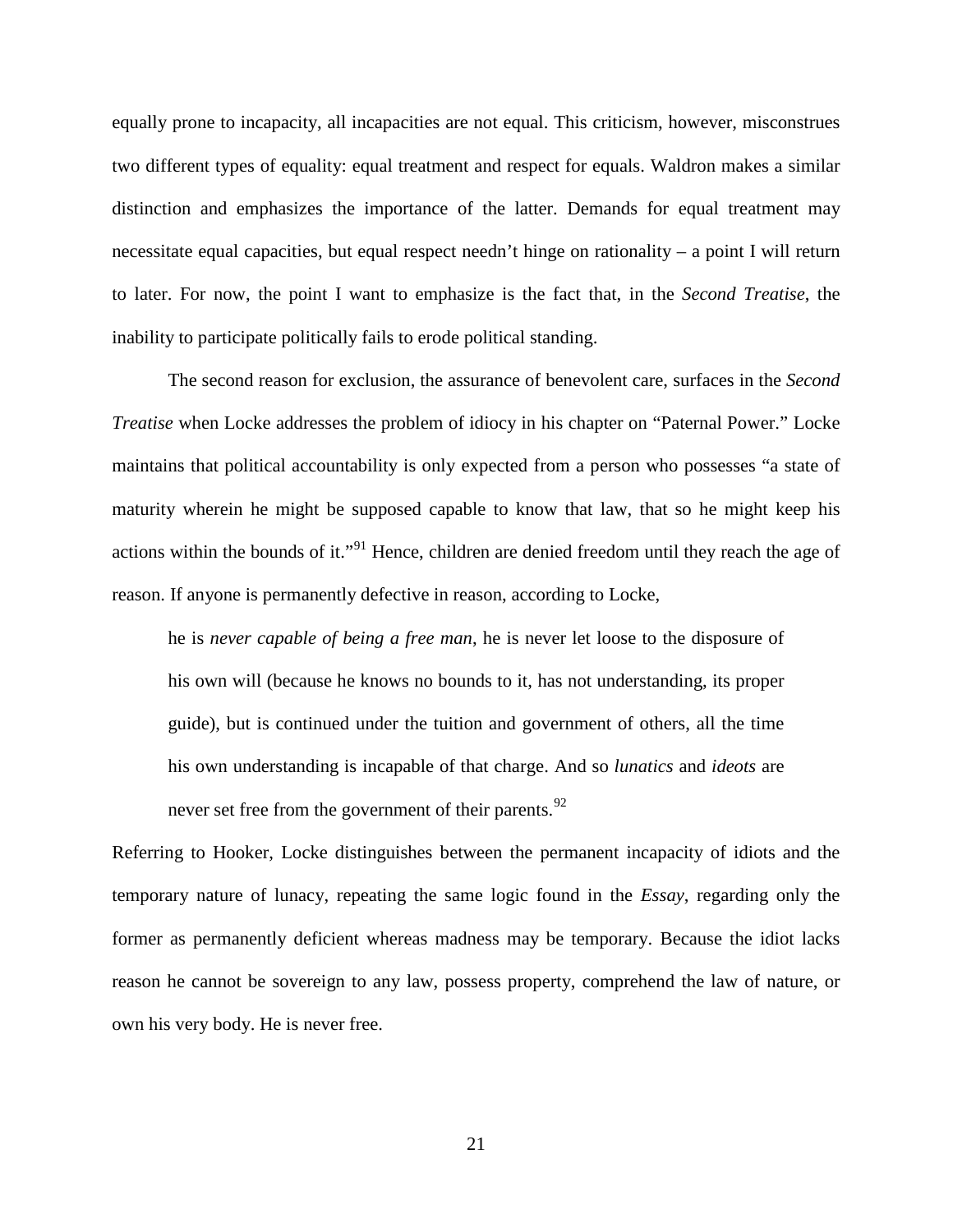Instead, the idiot is permanently subject to parental power. For Locke, "some body else must guide him, who is presumed to know how far the law allows a liberty."<sup>[93](#page-37-16)</sup> Here the Greek meaning of idiot-as-private-person is nestled within Locke's notion of the idiot as cognitively deficient: because the idiot is incapable of reason, he is entirely removed from the public realm and is enfolded into the private sphere. In essence, the idiot's life is depoliticized and his very body dissolves into the property of his sovereign.

On the one hand, Locke's removal of idiots from the civil realm could be understood charitably. Parental guardianship is "no more than that duty, which God and nature has laid on man, as well as other creatures, to preserve their offspring, till they can be able to shift for themselves."<sup>[94](#page-37-17)</sup> Moreover, Locke explicitly states that parental duty "will scarce amount to an instance or proof of parents regal authority."<sup>[95](#page-37-18)</sup> For Locke, God tempers parental power by enfolding it within tenderness and affection. Likewise, Barbara Arneil argues "that disabled people [in Locke's theory] should be sustained in accordance with the Christian principle of charity."[96](#page-37-19) Although the idiot is outside the bounds of law, he is necessarily under the province of charitable care. Like Rawls's more recent solution – in which he argues that policies surrounding people with mental disabilities should be guided by virtue rather than justice<sup>[97](#page-37-20)</sup> – this interpretation argues for a division between justice and charity, the public and private, citizenship and idiocy.

But I remain suspicious of this answer. First, Locke argues that very few men are wise enough to rule benevolently. While Locke grants that "if Men were better instructed themselves, they would be less imposing on others,"<sup>[98](#page-37-21)</sup> he also assumes that most men are too lazy or too busy to pursue rational instruction, and thus unfit to be sovereign over anyone. Moreover, Locke describes the duty to care for offspring as temporary; insofar as idiots require perpetual care, they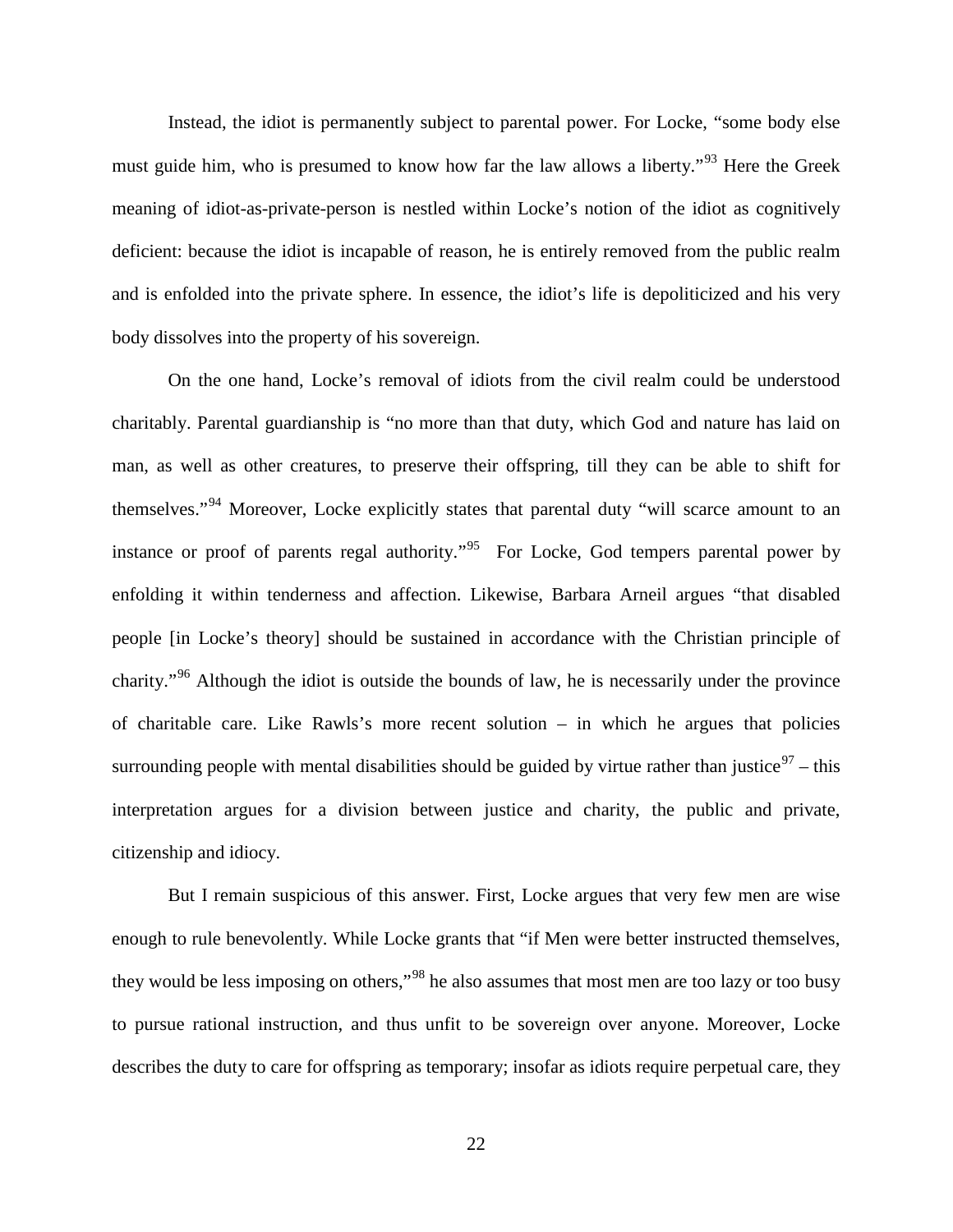transgress the moral bounds of God's duty. Locke's depiction of parental care as affectionate and tender may also be class-specific; in his treatment of mothers and children in "Essay on the Poor Law" he argued that children age three to fourteen should be sent to "working schools" where they could earn bread and water for their upkeep.<sup>[99](#page-38-0)</sup> Consequently, Arneil's charitable interpretation is plausible if we ignore Locke's dehumanizing treatment of changelings in the *Essay* in which any assumption of charity is undermined by their repeated negative and disparaging depiction. Idiots may face heightened risks of cruelty since they clearly transgress the duties and obligations of children who are equally obligated to their parents. For Locke, parental care "obliges him [the child] to respect, honour, gratitude, assistance and support, all his life, to both father and mother."<sup>[100](#page-38-1)</sup> In fact, Locke is aware of parental cruelty and states that foster-fathers can replace indifferent or cruel biological fathers. Despite his awareness of parental abuse, Locke fails to describe the process by which cruelty is discovered.

In addition, while Locke clearly demarcates between paternal and political power  $-$  as his theory in fact hinges on the difference – he elsewhere describes paternal power as absolute. In *Some Thoughts Concerning Education*, Locke depicts the different degrees of parental power depending on the child's level of maturity. For Locke, "the less reason they have of their own, the more are they to be under the absolute power and restraint of those, in whose hands they are."<sup>[101](#page-38-2)</sup> Younger children should be taught to "fear and awe" their fathers and to see them as "their lords, [and] absolute governors."[102](#page-38-3) Idiots, who have *no* reason for Locke, are permanently subjected to absolute parental power. And because idiots are entirely isolated in the private realm, they are detached from anyone who could presumably intercede on their behalf. Although the *Second Treatise* repeatedly emphasizes the importance of the right to appeal and the need for public laws children, idiots and lunatics – because they are entirely under the purview of parental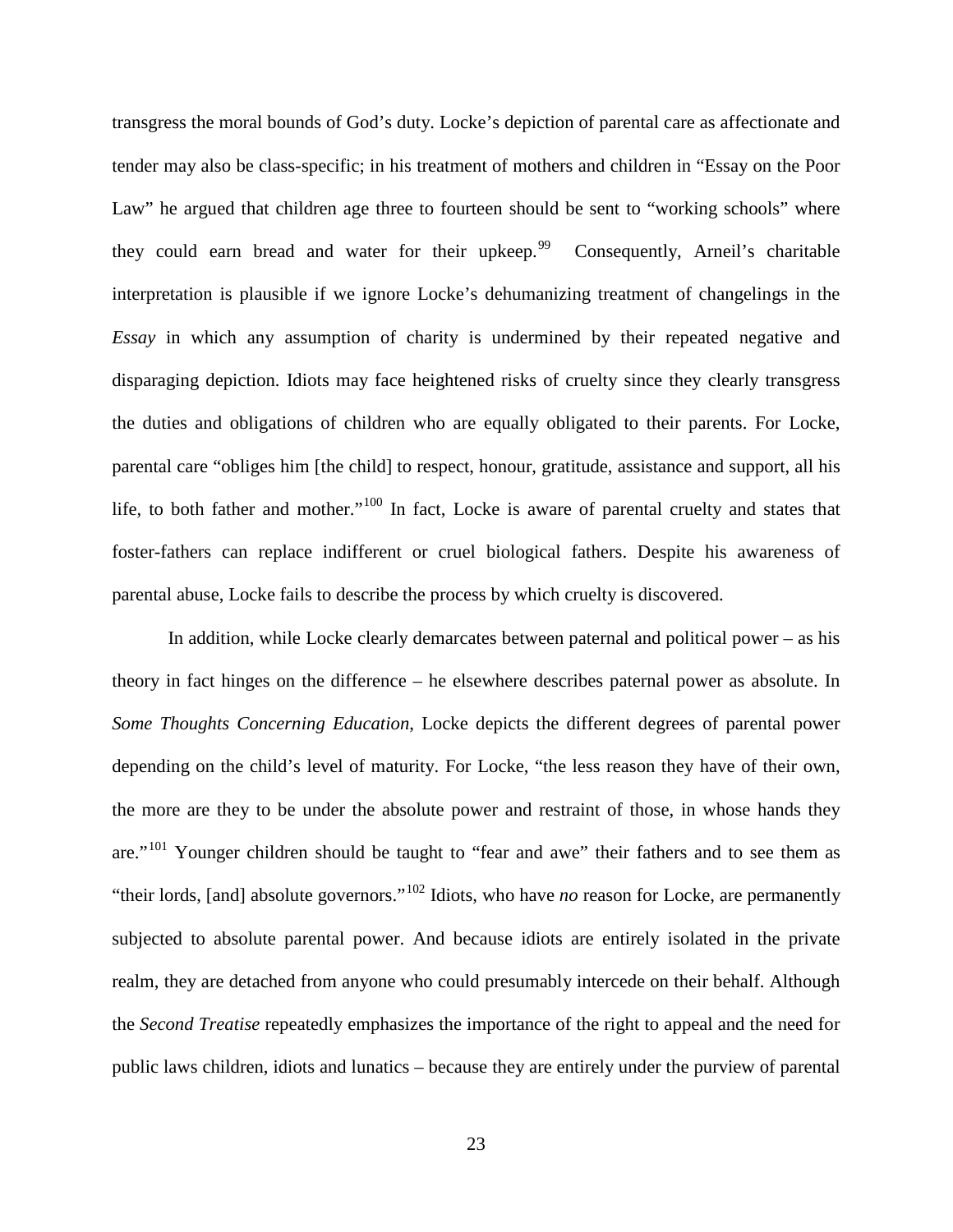power – lack all means of resistance. Unable to own his own body, the idiot has no recourse to justice.

Insofar as idiots are "never free" and cannot own property – including their own bodies – they resemble Locke's treatment of slaves. Like slaves, the idiot is may still be subject to political power. In the *Essay*, for example, drunkenness and madness both fragment personal identity, but these less than sovereign states fail to absolve the magistrate from procuring civil order. Locke maintains that magistrates should hold drunkards responsible for their actions because "want of consciousness cannot be proved."<sup>[103](#page-38-4)</sup> In the case of the drunk who has committed a crime, it is well to assume him sober, for it cannot be proven that he was indeed unconscious. Elsewhere in the *Essay*, Locke similarly suggests that discerning the ranks and levels of consciousness is no clear matter.

'Tis an hard Matter to say where Sensible and Rational begin, and where Insensible and Irrational end: and who is there quick-sighted enough to determine precisely, which is the lowest Species of living Things, and which the first of those which have no Life $?^{104}$  $?^{104}$  $?^{104}$ 

Although deficiencies in consciousness may logically preclude a man from civil law, the empirical difficulty of discerning unconsciousness requires that all persons be treated as fully sovereign to prevent the law from being perverted. This curious state of being both outside and within the law ensnares Locke's idiot: his cognitive deficiency absolves his moral standing but the law forbids no any absolution.

Consequently, Locke's treatment of criminals is analogous to his treatment of idiocy. Both are often compared to beasts. Even while Waldron qualifies Locke's bestialization of criminals – arguing that Locke had in mind tyrannical magistrates and not the poor<sup>[105](#page-38-6)</sup> – he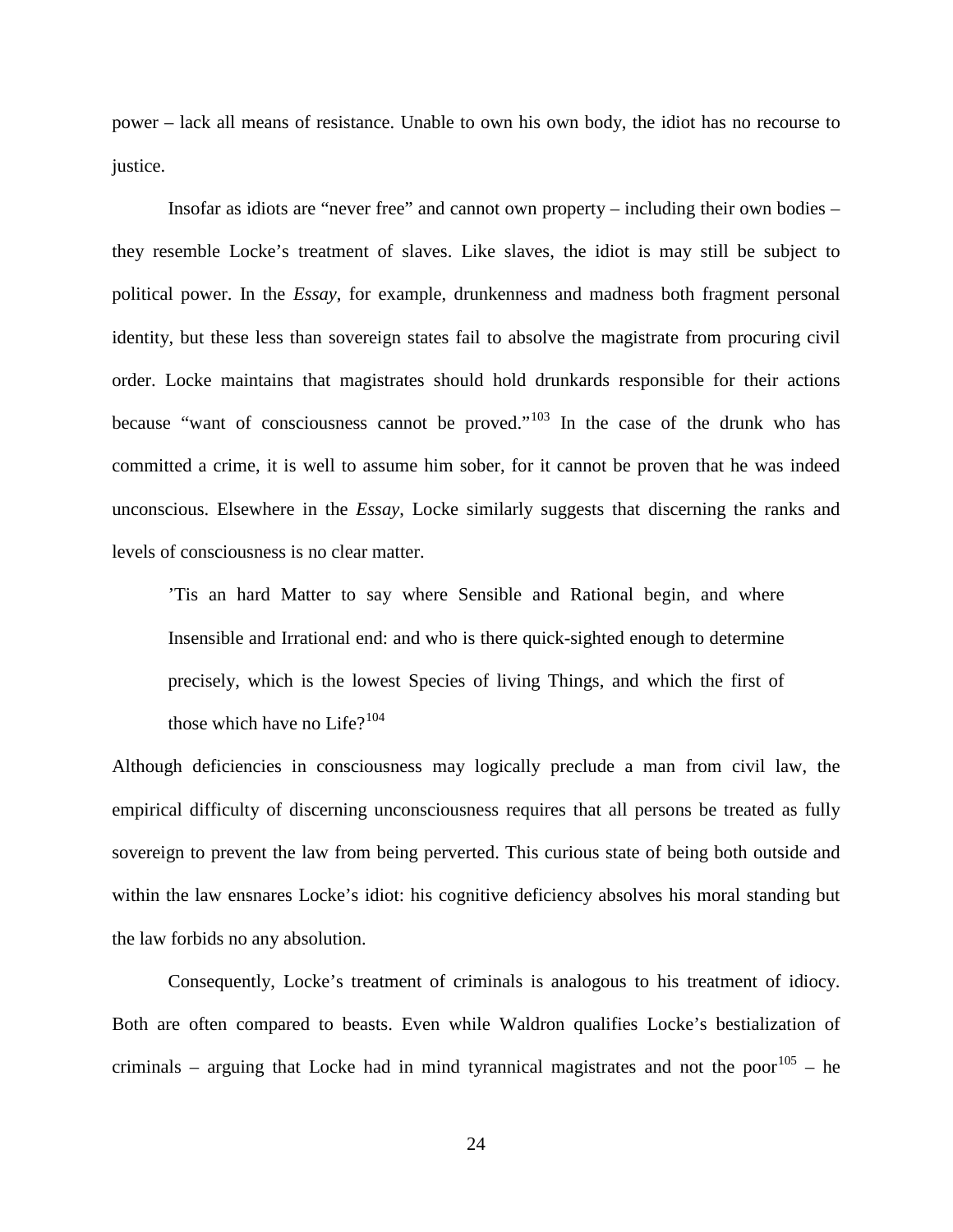acknowledges that it mars Locke's theory of equality. According to Locke, when a man commits a crime, he "so far becomes degenerate, and declares himself to quit the principles of human nature, and to be a noxious creature."<sup>[106](#page-38-7)</sup> In the chapter on the state of war, Locke describes the treatment of men who, because of their failure to conform to the state of nature, should be treated like animals.

[One] may destroy a man who makes war upon him, or has discovered an enmity to his being, for the same reason that he may kill a *wolf* or a *lion;* because such men are not under the ties of the commonlaw of reason, have no other rule, but that of force and violence, and so may be treated as beasts of prey, those dangerous and noxious creatures, that will be sure to destroy him whenever he falls into their power.<sup>[107](#page-38-8)</sup>

Likewise, emergent from the *Second Treatise* and the *Essay* is the enfolding of idiots into the control of full persons, entirely erased from the purview of justice, and debased to the status of nonhuman animals. In the *First Treatise*, Locke firmly establishes that God has given man dominion over animals. By comparing criminals and idiots to animals, Locke denies them of "being all equal and independent," and thus dissolves the natural law that "no one ought to harm another in his life, health, liberty, or possessions."<sup>[108](#page-38-9)</sup>

Criminals and idiots, however, lose human status for very different reasons. The criminal, according to Locke, "declares himself to quit the principles of human nature, and to be a noxious creature" (Ch. 2 § 10). He willingly and knowingly transgresses the law of reason. The idiot, in contrast, never fathoms the law of reason. In addition, Locke compares criminals to violent animals, such as lions and tigers, who threaten the well-being of men.<sup>[109](#page-38-10)</sup> In contrast, Locke's discussion of idiots is more apt to be accompanied with discussions of baboons, parrots, or dogs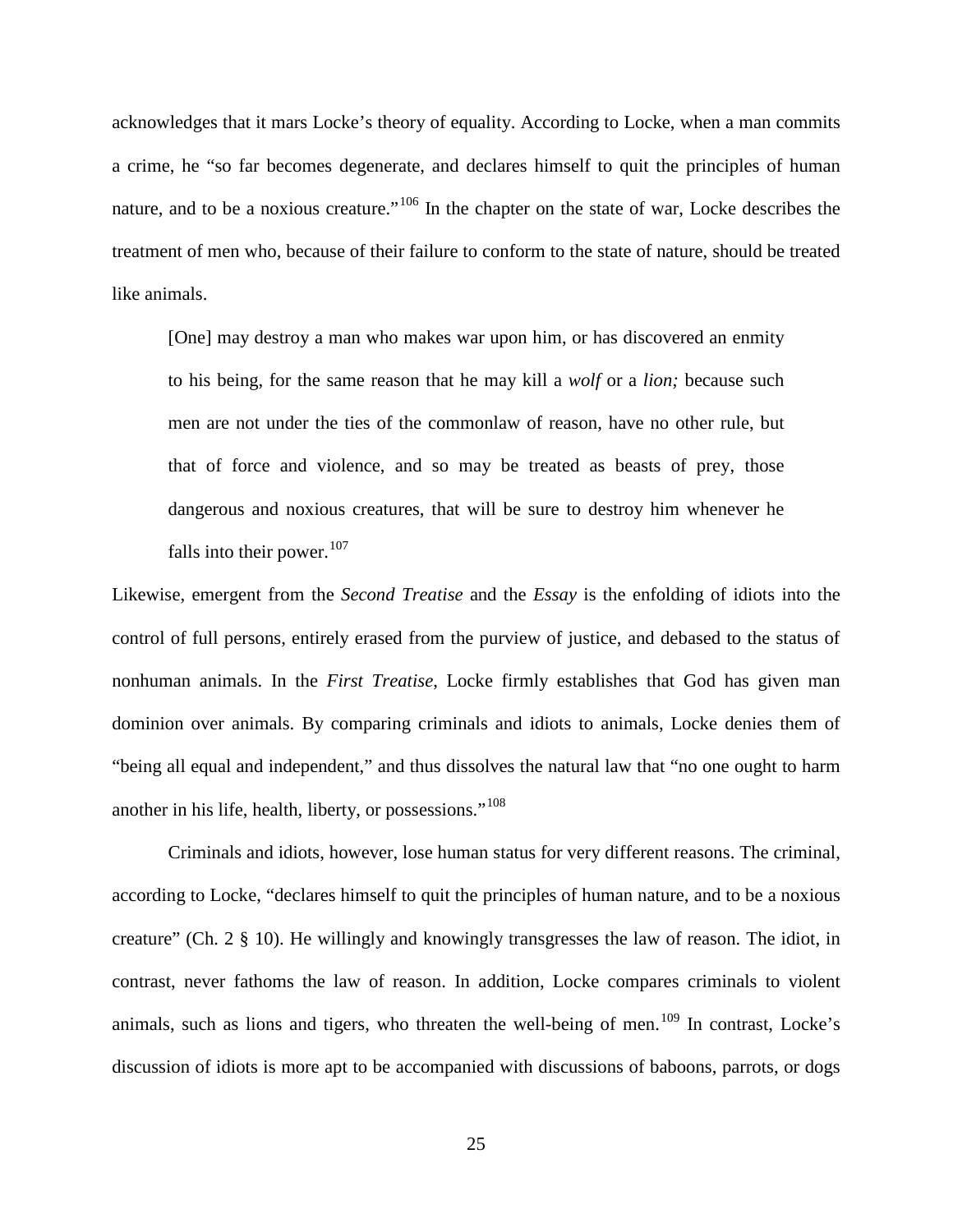– comparisons that aim to challenge the normative division of species. In the *Treatise*, animals are marked by violence, but in the *Essay*, they are marked by the absence of abstraction. For these reasons, the shared bestialization of criminals and idiots will likely lead to different outcomes: the criminal subject to penalties of death whereas the idiot suffers the refusal of life.

Returning to Waldron, although he considers Locke's theory of equality the best foundation that liberalism has to offer, his own analysis of the consequences of human and nonhuman inequality should make liberals uneasy. According to Waldron, abstraction is crucial to Locke's theory of equality because it establishes a relationship between God and man, a relationship that entails certain requirements. Waldron illustrates the kind of moral behavior God requires:

When I catch a rabbit, I know that I am not dealing with a creature that has the capacity to abstract, and so I know that there is no question of this being one of God's special servants, sent into the world about his business. But if I catch a human in full possession of his faculties, I know I should be careful how I deal with him. $110$ 

Despite the fact that Waldron is seemingly *defending* Locke's theory of equality, his illustration of the rabbit should make us suspicious of the well-being of idiots – and anyone else with questionable mental faculties. To rephrase Waldron's claim, If I am the guardian of an idiot, and "I know that I am not dealing with a creature that has the capacity to abstract, and so I know that there is no question of this being one of God's special servants," there is little reason why I should extend the principle of charity, or goodwill, or little else to an idiot. Nor shall I face any civil or spiritual consequences because God has rightly given me dominion over nonhuman creatures.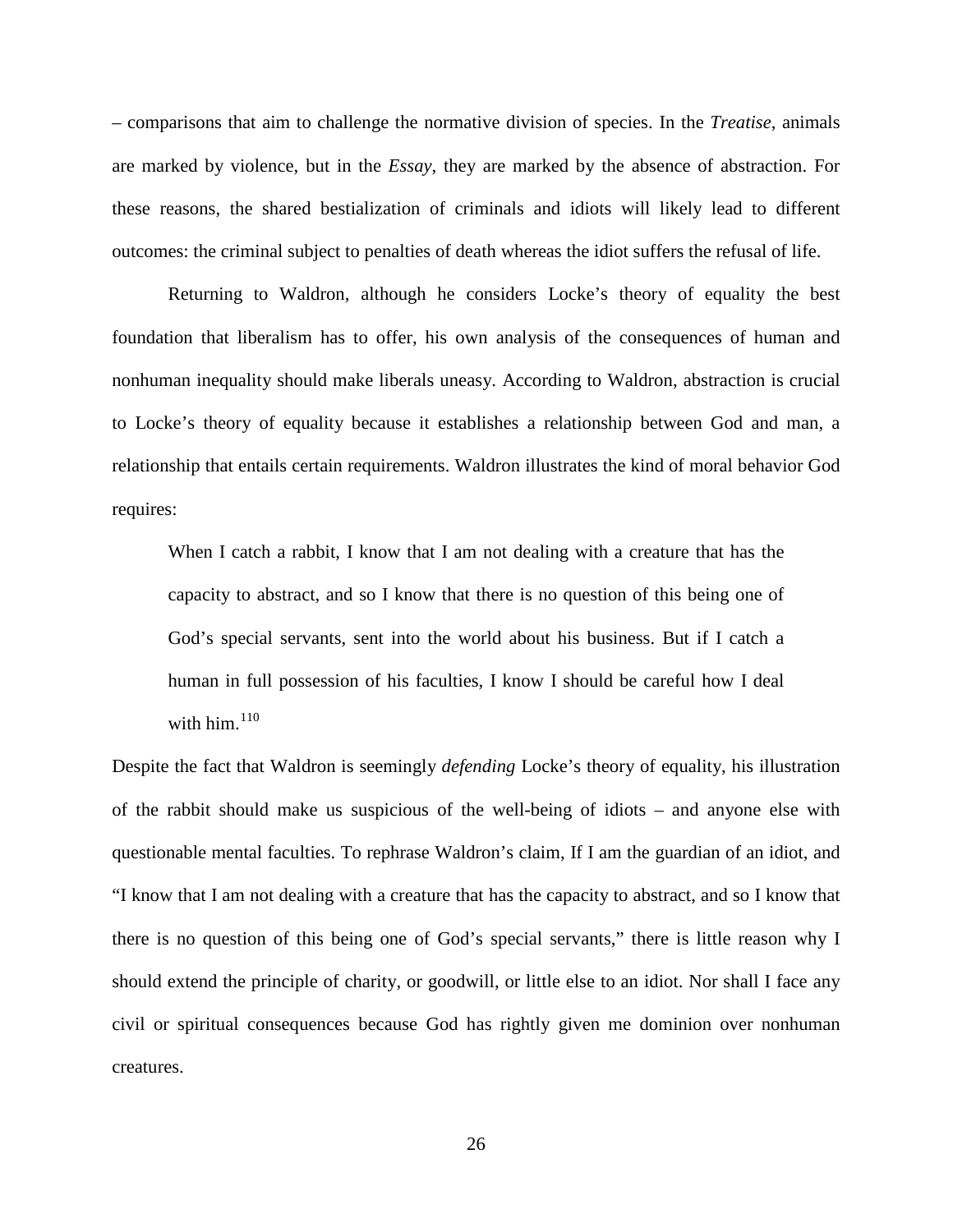Here we see the political problem of the idiot. Confined to the private realm but still subject to the law; potentially victimized by cruelty but with no recourse to justice. Recognized as human if he transgresses the law, but seen as less than a brute when he needs the law's protection. Trapped as he is, Locke's idiot – while unlike Hobbes fool – would, if he could, similarly declare: "The fool hath said in his heart, there is no such thing as justice."<sup>[111](#page-38-12)</sup>

Locke's theory of human equality, consequently, looks significantly less humane. Not only does Locke exclude the idiot, but he encodes within his theory of equality a mechanism of exclusion that, at times, engulfs slaves, criminals, children, lunatics, women, savages and the old. Bodily difference, insofar as it affects the faculty of thinking, patrols the border between human and nonhuman, circumscribing justice. Locke's technology for inequality succeeds because it is difficult to discern. According to Locke, "'Tis an hard Matter to say where Sensible and Rational begin, and where Insensible and Irrational end."<sup>[112](#page-38-13)</sup> While it may be difficult, the attempt to find bodily or genetic differences between humans maintains its appeal. Indeed, the history of idiocy confirms that the ranks of the irrational are both porous and unpredictable, as the category itself shifts in size, shape and membership. Not confined to issues of cognitive disability, bodily difference – whether real or imagined – has discredited the political and human standing of women, nonwhites, non-Western, the poor, and more. The imprecision of discerning bodily difference is exactly that which accords it so much power and ultimately undermines Locke's theory of human equality.

#### **IV. Conclusion: Rethinking Equality**

Analysis of Waldron's defense of Locke tends to focus on his contentious claim of equality's religious underpinnings, but this article has argued that – with or without God – Locke's commitment to rationality anchors equality to a treacherous foundation. Failure to pass a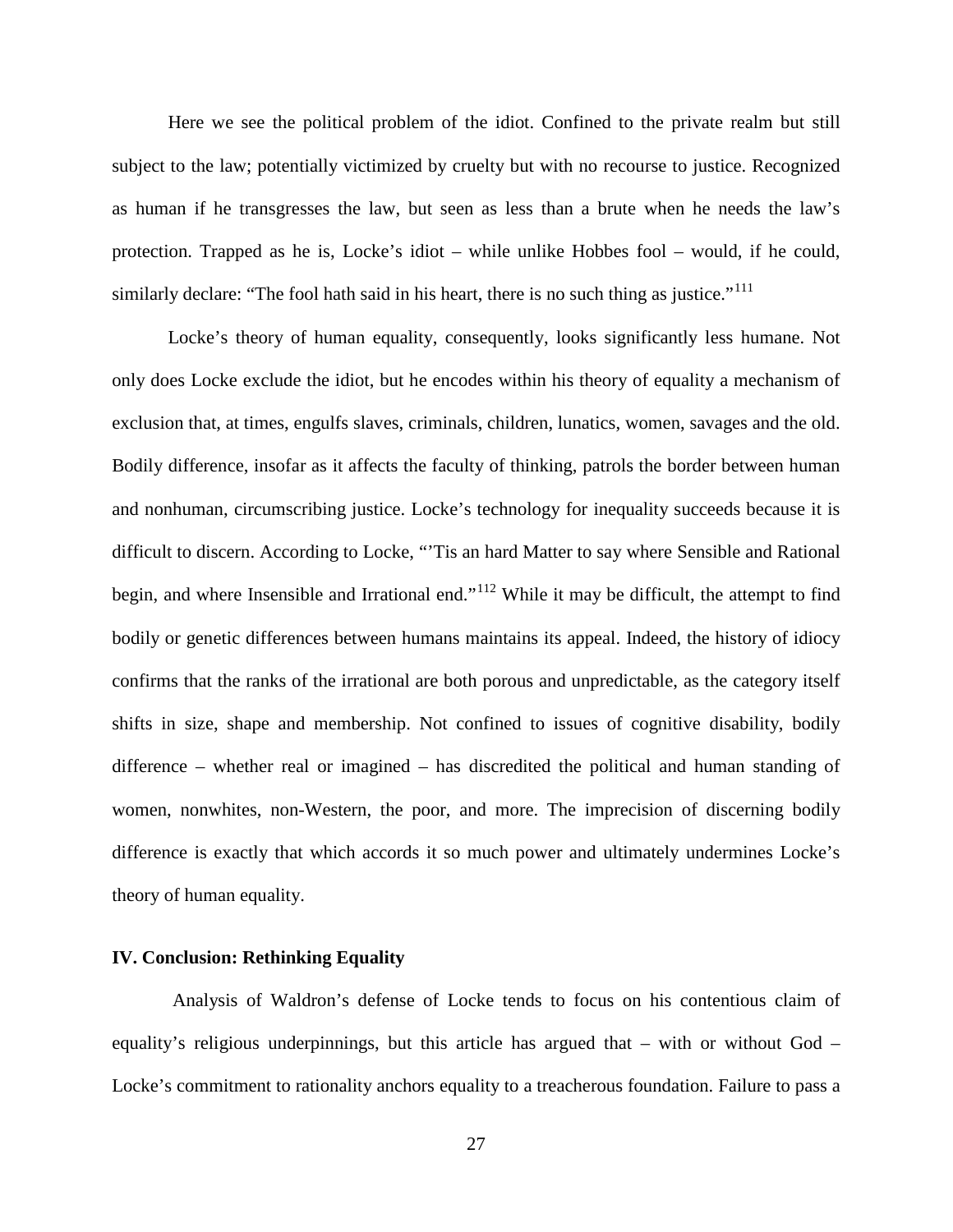threshold level of cognitive capacity results not only in political exclusion, but also dehumanization. Although Locke acknowledges vast gradations in human understanding, he also constructs a sharp divide between those who can learn and those who cannot.<sup>[113](#page-38-14)</sup> Because rationality is neither universal to all human beings nor constant across any human life, Locke creates a theory in which no person is entirely or continuously human. If rationality fails to secure human equality for liberalism, does Locke offer any alternative foundation? Although infrequent and inconstant, Locke accords significance to human birth. More precisely, he argues that the promise of human equality is bestowed on us when we are born. In this last section, I gesture towards Locke's inconsistent treatment of human birth as a way to find a more inclusive and meaningful account of human equality.

In relation the *Essay*, Locke dismisses human birth as significant because of monstrous births, such as changelings, and interspecies productions. According to Locke,

Nor let any one say, that the power of propagation in animals by the mixture of Male and Female … keeps the supposed real *Species* distinct and entire … for if History lie not, Women have conceived by Drills; and what real *Species*, by that measure, such a Production will be in Nature, will be a new Question.<sup>[114](#page-38-15)</sup>

Locke attests that he has observed the offspring of a cat and rat, thereby proving interspecies possibilities. While Waldron reviews both of these reasons in his defense of Locke, he fails to adequately interrogate their merit. Both of Locke's doubts – changelings and interspecies – are premised on prejudicial and unsound beliefs. Discounting children based on disability is cruel and myths of cross-breeding have generally been fueled by the worst of human fears surrounding race, colonialism and difference. Locke may have thought these legitimate concerns, but we can resist them as poorly cloaked phantasms of racism, sexism and ableism fused together.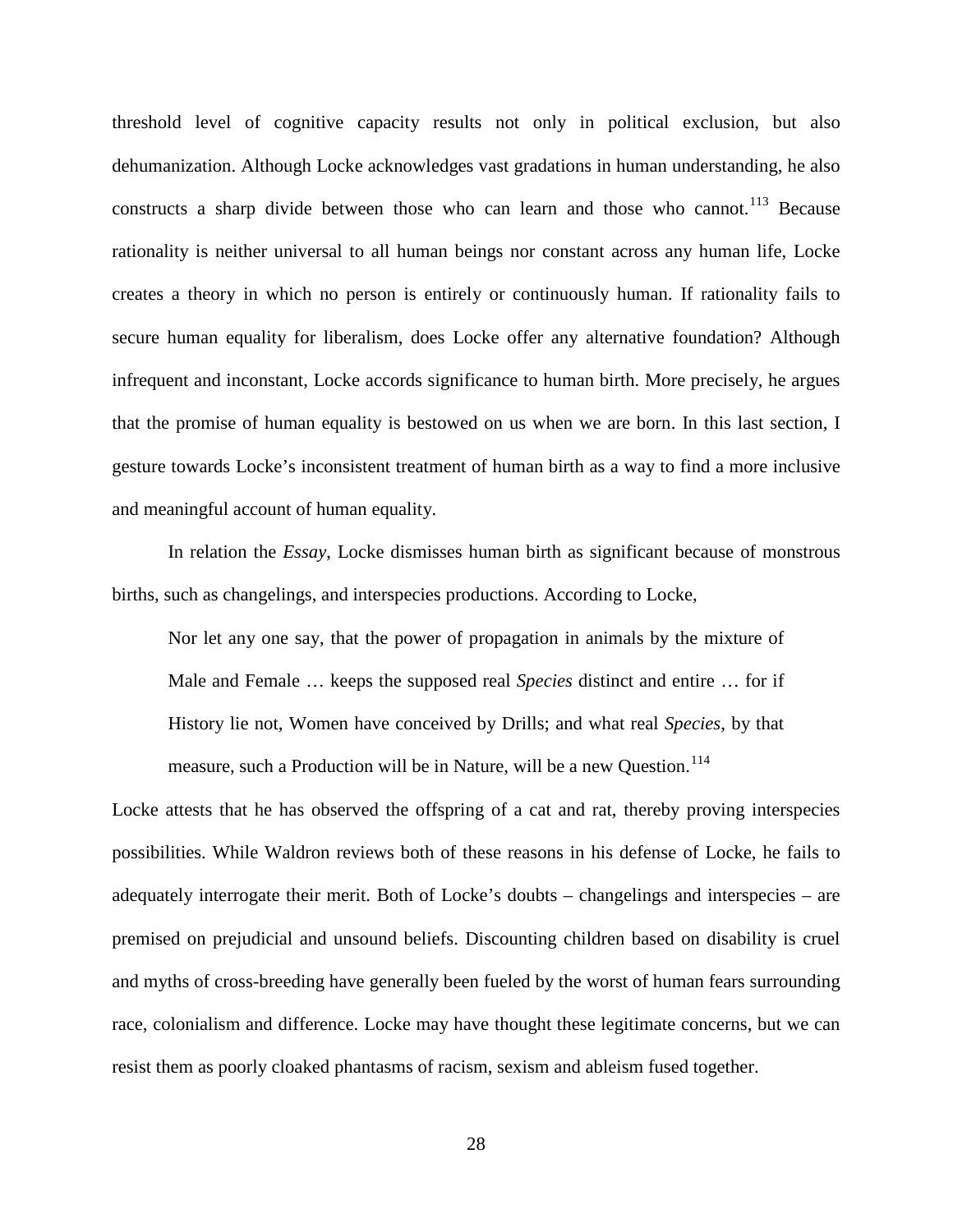Waldron also cites another passage, however, in which Locke dismisses the significance of birth because it attaches a question to each human-like creature: was it humanly born? Under this rubric, we are forced to doubt, question and trace the genealogical roots of anything resembling the human species.<sup>[115](#page-39-0)</sup> Insofar as this problem strongly resembles the possibility of interspecies productions, it can be dismissed. If, however, we interpret the problem as the possibility of constant doubt, then it seems no worse than the threshold account offered by Waldron in which we are forced to always ask: is this person sufficiently rational? Moreover, the questioning fails to stop at the borders of the human community, but rather unsettles the standing of nonhuman animals: Are dolphins sufficiently rational? Apes? Canines? Locke suggests that a rational monkey capable of abstraction is under the law, but not children or changelings. <sup>[116](#page-39-1)</sup> If the problem with basing human equality on birth is its promotion of doubt, then the threshold account similarly plunges us into endless interrogation.

If the *Essay* disregards birth, the *Second Treatise* revives it. In several places, Locke argues that human equality is endowed at birth. "Man being *born*, as has been proved, with a title to perfect freedom<sup>"[117](#page-39-2)</sup> and "Every man is *born* with a double right"<sup>[118](#page-39-3)</sup> And again, Locke states that "*Children*, I confess, are not born in this full state of *equality*, though they are born to it."[119](#page-39-4) In the passage in which Locke bases equality on equal human faculties, he likewise declares, "that creatures of the same species and rank, *promiscuously born* to all the same advantages of nature."<sup>[120](#page-39-5)</sup> On the one hand, these passages speak to a kind of equality promised, but withheld at birth – the kind of equality hinged to the acquisition of reason. On the other hand, Locke's repeated reference to birth beckons to a kind of equality that is not conditional, but instead immediate.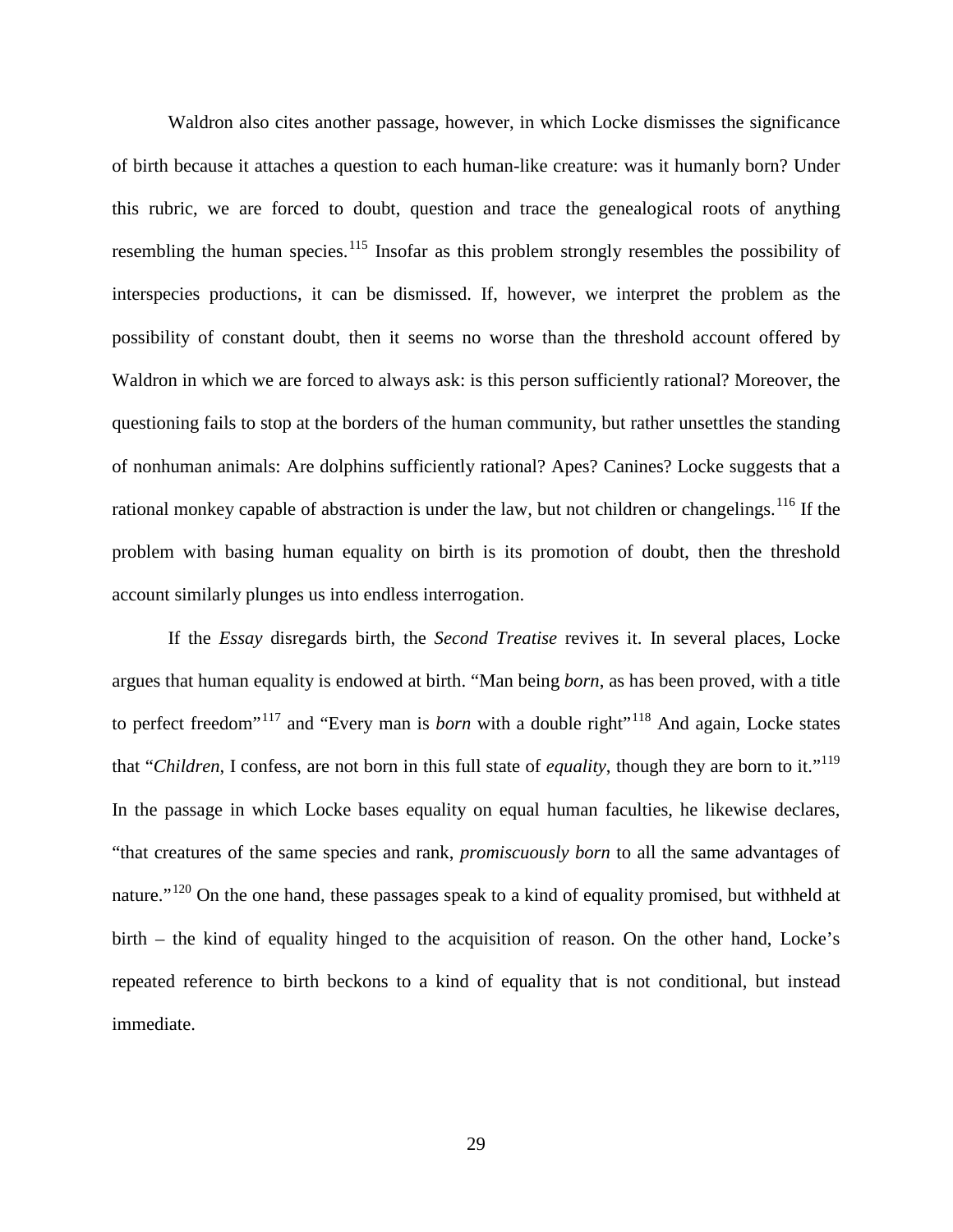Rationality guarantees moral status because it presumably implies a distinct relationship between men and God which enables men to understand and abide by moral codes. But human birth similarly entails moral standing. For example, Eva Feder Kittay rethinks equality away from equality of capacities and towards the fact that each of us is "some mother's child."[121](#page-39-6) For Kittay, this signifies that each person must be invested with a high amount of carework in order to survive and live in society. In addition, by emphasizing the fact that we are all born to human mothers, Kittay's insight means that we share a certain kind of relationship with one another that we never share with nonhuman animals. We are all born into a human community and, as Waldron rightly points out, "our concept of human may be partly shaped by our commitment to equality."<sup>[122](#page-39-7)</sup> What it means to be human is in part shaped by the commitment of being born into equality – not an equality of political duty, equal treatment or comparable capacities – but an equality of respect and dignity. An equality that proposes – despite any differences in birth – "no one ought to harm another in his life, health, liberty, or possessions."<sup>[123](#page-39-8)</sup>

A theory of equality based on human birth requires fuller elaboration that cannot be contained in this article, the primary purposes of which have been to show the significance of Locke's treatment of idiocy and thereby trouble Waldron's defense of Locke's theory of equality based on rational capacity. But future work should aim to safeguard a concept of human equality universal to all humans not only because it is theoretically compelling, but also because it carries considerable political import. Waldron recognizes this. Equality is a "background commitment that underlies many different policy positions."[124](#page-39-9) Understanding the relationship between theories of equality and policy consequences should heighten our sense of alarm when we realize that Locke's concept disregards the cognitively disabled and paves the way for more expansive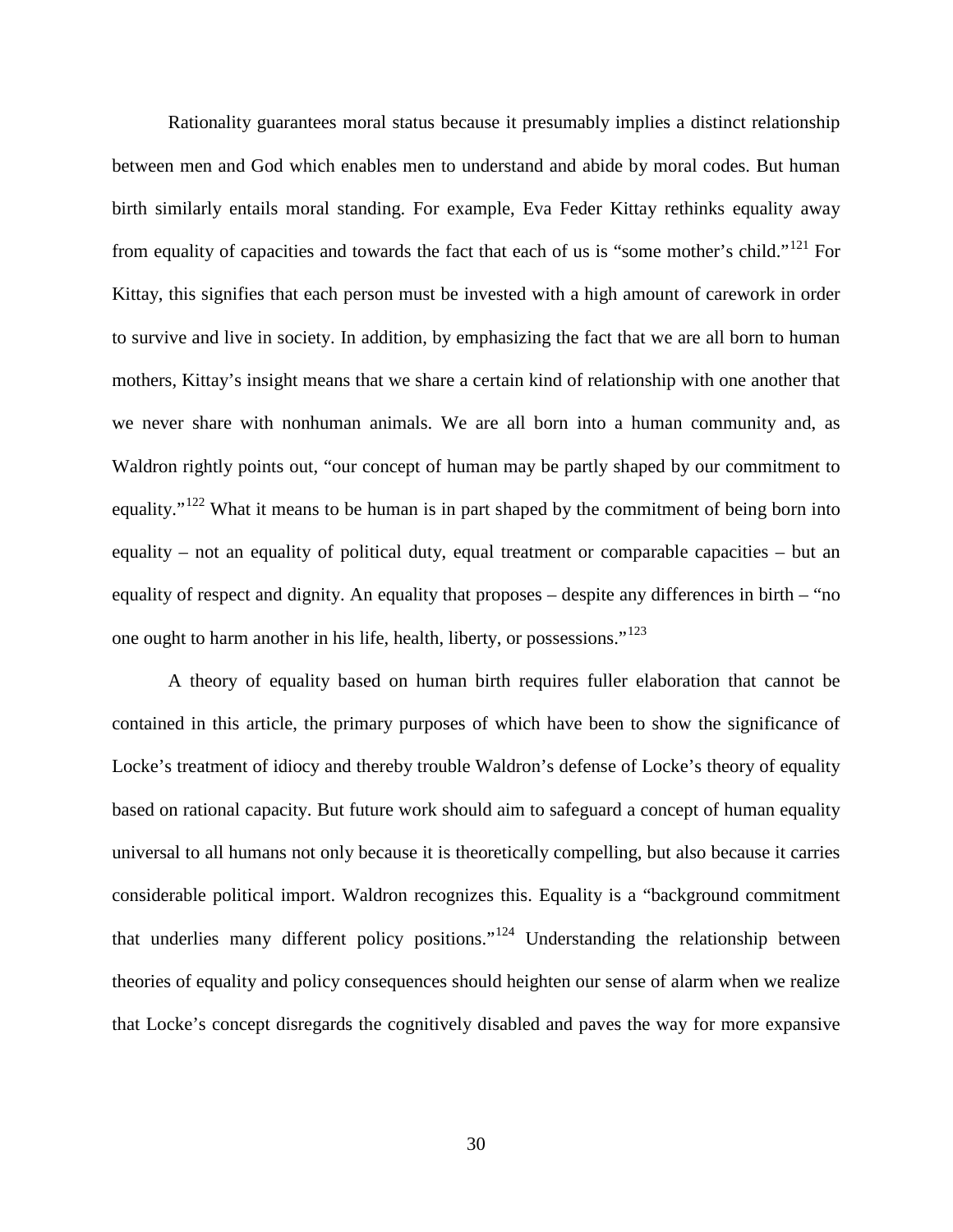exclusions. A theory of equality that is complicit with the exclusion of the cognitively disabled renders policy decisions in their favor dubious. As Kittay points out,

whether we are speaking of paying for personal assistants or curb cuts, funding for the disabled will be competing with funding for medical care, public education, museums and other cultural institutions, wilderness preservation, clean air, street repairs, and so forth. Choices will have to be made and priorities set.<sup>[125](#page-39-10)</sup>

When we start with a theory of equality that carries with it a mechanism of dehumanization, we should be anxious about its political consequences. Locke's own theorizing was motivated by the likelihood of abuse when political power is in the hands of an arbitrary and unchecked authority. To preserve Locke's essence of human equality – that all humans deserve equal protection in their life, liberty, health and possessions – it should be encased from his foundation of equality.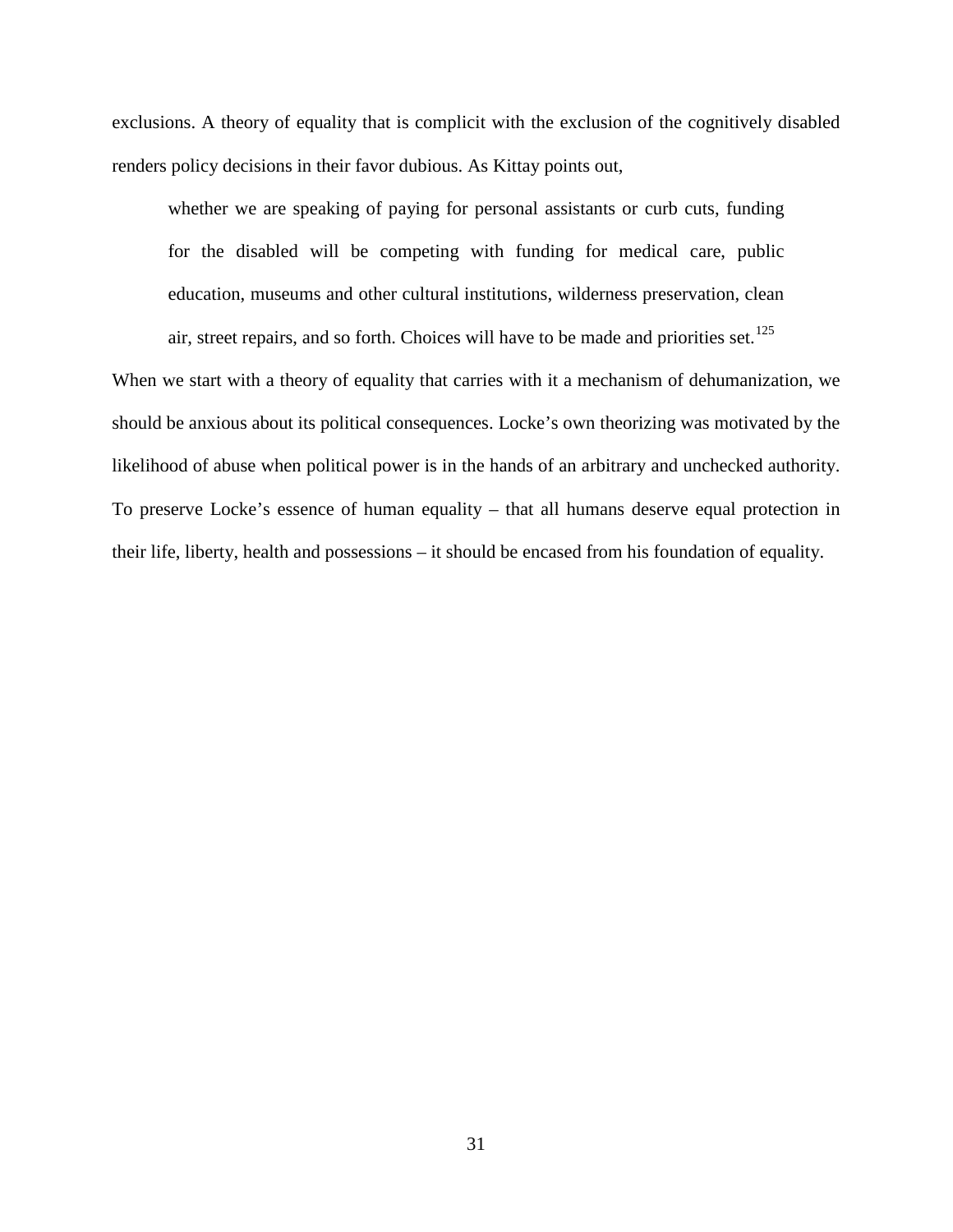<span id="page-32-0"></span> 1 Jeremy Waldron, *God, Locke, and Equality: Christian Foundations of John Locke's Political Thought*, (Cambridge, MA: Cambridge University Press, 2002).

<span id="page-32-1"></span><sup>2</sup> Cécile Fabre, "Review: *Jeremy Waldron, God, Locke and Equality*: *Christian Foundations in Locke's Political Thought*," *Modern Law Review* 66 (May 2003): 470-473, 472. See also *The Review of Politics* Symposium on Waldron's *God, Locke and Equality* 67 (Summer 2005) in which scholars focused mainly on the religious aspects of both Locke and Waldron's analysis. <sup>3</sup> Barbara Arneil, "Disability, Self Image, and Modern Political Thought," *Political Theory* 20

<span id="page-32-2"></span>(April 2009):1-25, 24.

<span id="page-32-3"></span><sup>4</sup> John Locke, *The Two Treatises of Civil Government* (Indianapolis, IN: Liberty Fund, Inc., 1689), 2.4.

<span id="page-32-4"></span><sup>5</sup> Locke, *Second Treatise*, 2.6.

<span id="page-32-5"></span><sup>6</sup> Martin Halliwell, *Images of Idiocy: The Idiot Figure in Modern Fiction and Film* (Burlington, VT: Ashgate, 2004), 2.

<span id="page-32-6"></span><sup>7</sup> William Little, H.W. Fowler and J. Coulson, *The Shorter Oxford English Dictionary on Historical Principles 3rd Edition,* (Oxford: Clarendon Press, 1973), 952.

<span id="page-32-7"></span><sup>8</sup> Online *Oxford English Dictionary*. Accessed July 15, 2011

http://www.oed.com/view/Entry/91049?rskey=9oBNs8&result=1&isAdvanced=false#eid.

<span id="page-32-8"></span><sup>9</sup> C.F. Goodey, "The Psychopolitics of Learning and Disability in Seventeenth-Century Thought," in *From Idiocy to Mental Deficiency: Historical Perspectives on People with Learning Disabilities,* ed. David Wright and Anne Digby (London, UK: Routledge, 1996), 93- 117.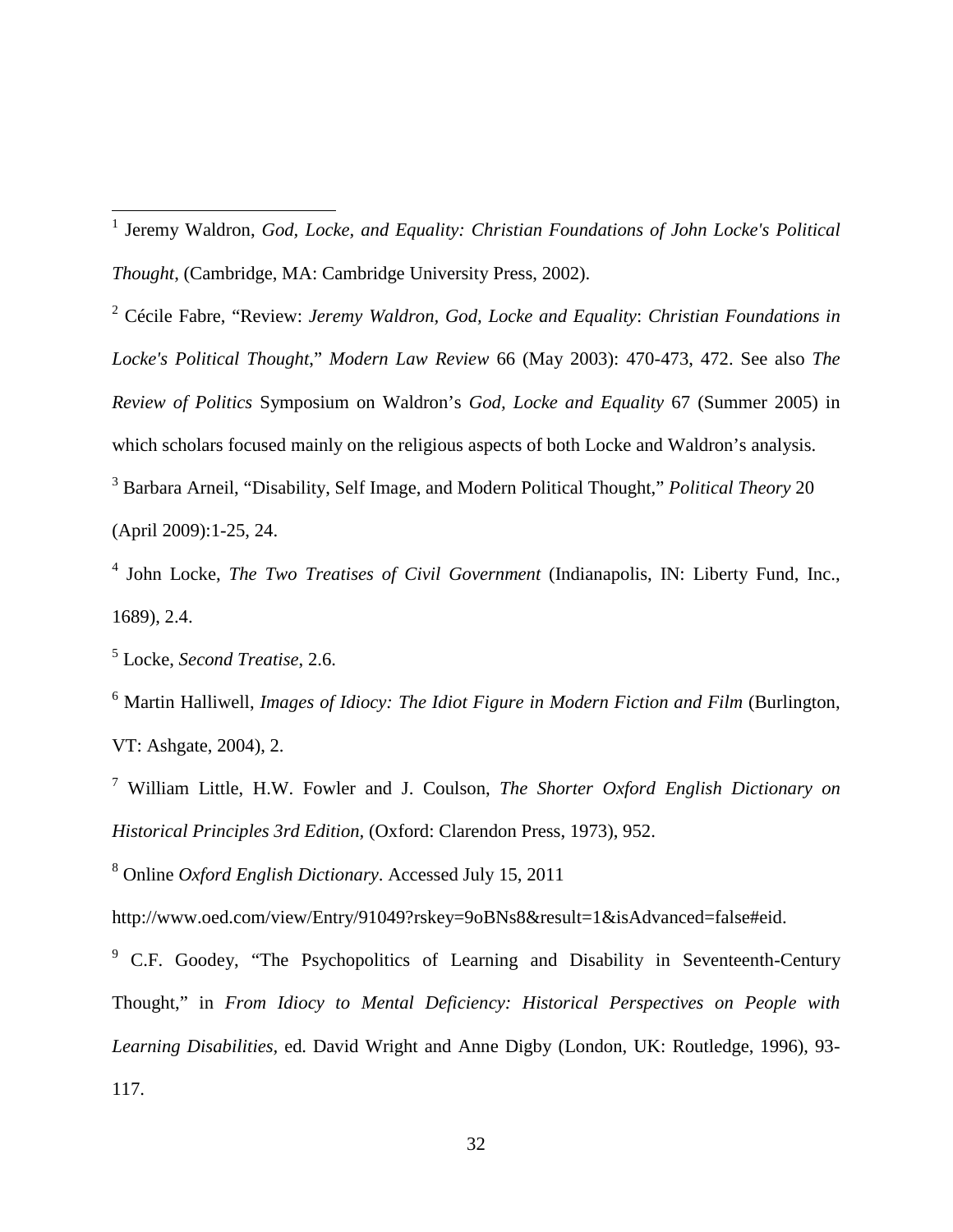<span id="page-33-0"></span><sup>10</sup> Richard Neugebauer, "Mental Handicap in Medieval and Early Modern England: Criteria, Measurement and Care," in *From Idiocy to Mental Deficiency: Historical Perspectives on People with Learning Disabilities,* ed. David Wright and Anne Digby (London, UK: Routledge, 1996),pp. 22–43, 26.

<span id="page-33-1"></span> $11$  Neugebauer, "Mental Handicap," 26.

<span id="page-33-2"></span><sup>12</sup> Sir Edward Coke, "Beverley's Case of Non Compos Mentis," in *The Reports of Sir Edward Coke, knt: in thirteen parts*, (London, UK, 1826), 568-78.

<span id="page-33-3"></span><sup>13</sup> Jonathan Andrews, "Begging the Question of Idiocy: The Definition and Socio-cultural Meaning of Idiocy in Early Modern Britain: Part II," *History of Psychiatry* 9 (June 1998): 179- 200, 75.

<span id="page-33-4"></span><sup>14</sup> Peter Rushton, "Lunatics and Idiots: Mental Disability, the Community, and the Poor Law in North-East England, 1600-1800," *Medical History* 32 (January 1988): 34-50.

<span id="page-33-5"></span><sup>15</sup> D. Christopher Gabbard, "From Idiot Beast to Idiot Sublime: Mental Disability in John Cleland's *Fanny Hill*," *PMLA* 123 (March 2008): 375-389.

<span id="page-33-6"></span><sup>16</sup> Sandra Billington, *A Social History of the Fool* (New York, NY: Harvester Press, 1984), 17.

<span id="page-33-7"></span><sup>17</sup> C.F. Goodey, "What is Developmental Disability? The Origin and Nature of Our Conceptual Models," *Journal on Developmental Disabilities* 8 (2001): 1-18, 9-10.

<span id="page-33-8"></span><sup>18</sup> Sarah R. Cohen, "Chardin's Fur: Painting, Materialism, and the Question of Animal Soul," *Eighteenth-Century Studies* 38, no. 1 (Fall 2004): 39-61, 45.

<span id="page-33-9"></span><sup>19</sup> Thomas Willis, *Two Discourses Concerning the Soul of Brutes, which is that of the Vital and Sensitive of Man*. (Gainesville, FL: Scholars' Facsimiles & Reprints, 1971).

<span id="page-33-10"></span><sup>20</sup> Gabbard, "From Idiot Beast," 380.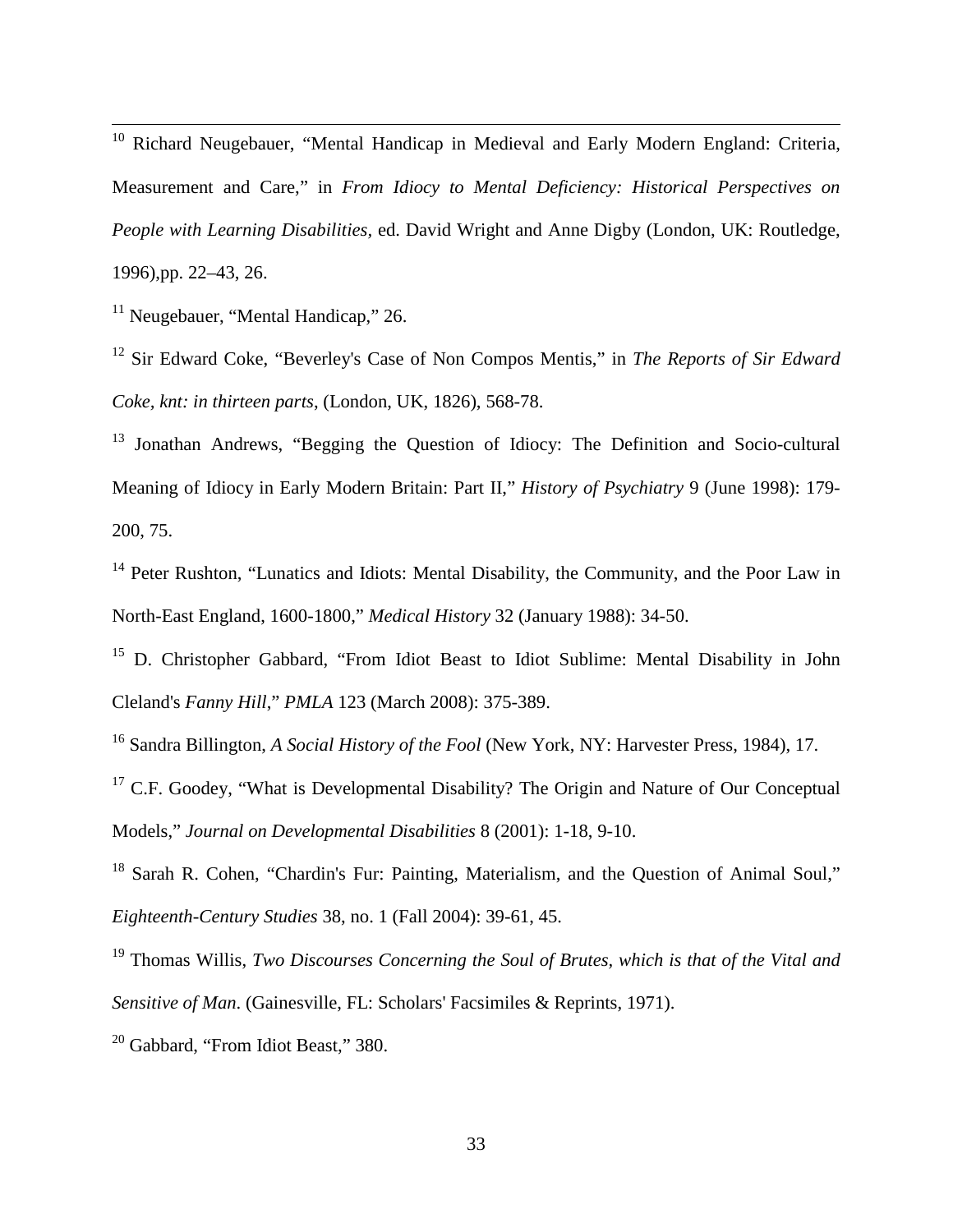<span id="page-34-0"></span> Alan Bewell, *Wordsworth and the Enlightenment: Nature, Man, and Society in the Experimental Poetry* (New Haven: CT: Yale University Press, 1989), 58.

<span id="page-34-1"></span>Bewell, *Wordsworth,* 25.

<span id="page-34-2"></span> Jonathan Lowe, *Routledge Philosophy Guidebook to Locke on Human Understanding* (New York, NY: Routledge, 1995).

<span id="page-34-3"></span> John Dunn, *Locke: A Very Short Introduction*. (Oxford, UK: Oxford University Press, 2003), 74.

<span id="page-34-4"></span> John Locke, *An Essay Concerning Human Understanding* (Oxford, UK: Oxford University Press, 1975), 1.3.20.

<span id="page-34-5"></span>Locke, *ECHU*, 1.2.5.

<span id="page-34-6"></span>Locke, *ECHU*, 1.3.27.

<span id="page-34-7"></span>John Locke, *Locke: Political Essays* (Cambridge, UK: Cambridge University Press, 1997), 99.

<span id="page-34-8"></span>Locke, *Locke: Political Essays*, 113.

<span id="page-34-9"></span>Locke, *ECHU*, 709, 4.20.5, emphasis added.

<span id="page-34-10"></span>Locke, *ECHU,* 2.15.12.

<span id="page-34-11"></span>Locke, *ECHU,* 2.11.15.

<span id="page-34-12"></span>Locke, *ECHU,* 2.11.10.

<span id="page-34-13"></span>Locke, *ECHU,* 2.11.12.

<span id="page-34-14"></span>Locke, *ECHU,* 2.11.13.

<span id="page-34-15"></span>Locke, *Second Treatise,* 5.49

<span id="page-34-16"></span><sup>37</sup> A phrase used by George Berkeley when explaining that Locke's definition of human species membership hinges on the rational capacity of abstraction. *A Treatise Concerning the Principles*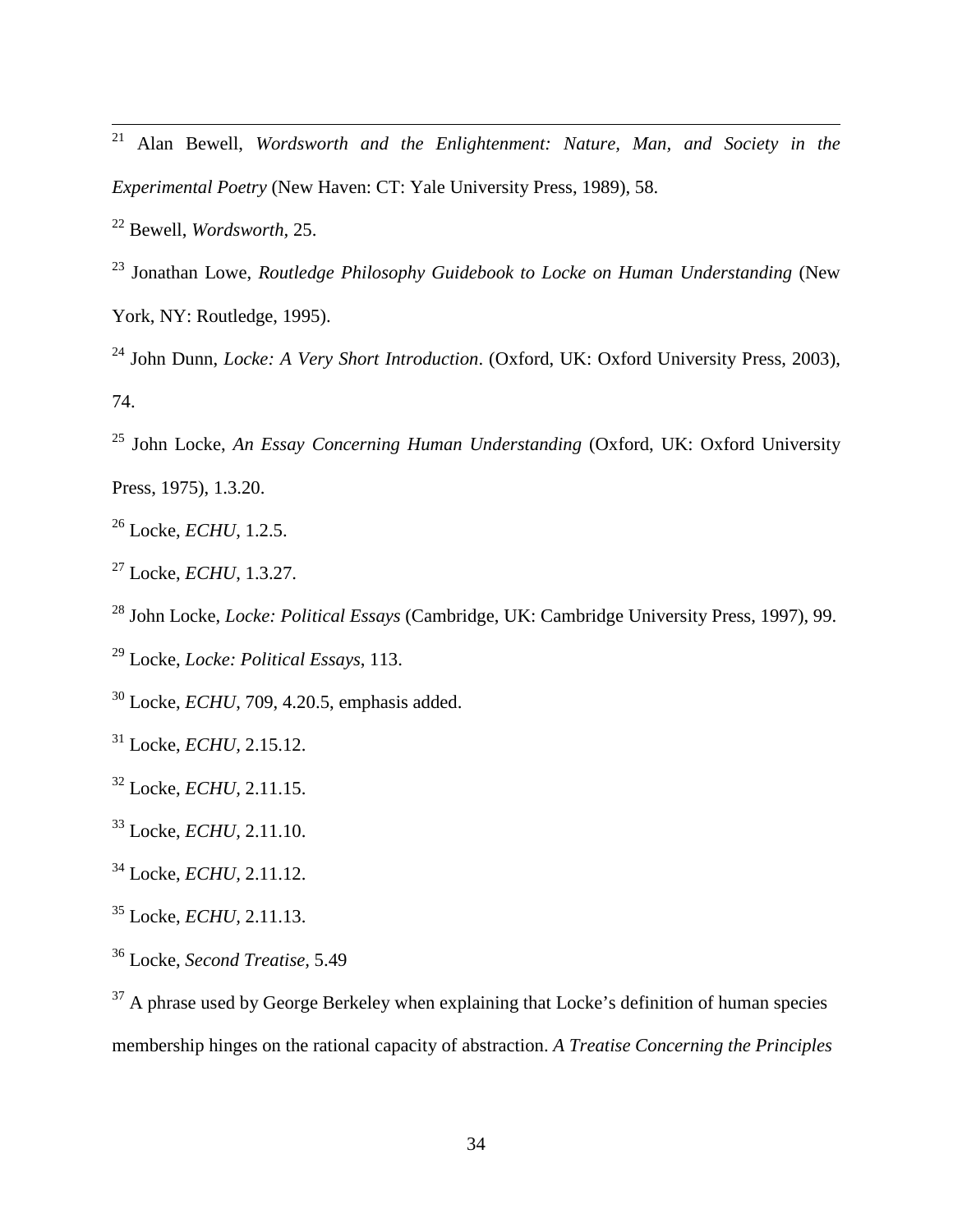*of Human Knowledge* (1734), Sec. 11. Accessed July 15, 2011,

http://www.mnstate.edu/gracyk/courses/web%20publishing/BerkeleyTreatiseIntro.htm

- <span id="page-35-0"></span>Locke, *Second Treatise*, 2.4.
- <span id="page-35-1"></span>Locke, *ECHU,* 1.1.1.

 $\overline{a}$ 

- <span id="page-35-2"></span>Locke, *ECHU,* 2.1.2.
- <span id="page-35-3"></span>Locke, *ECHU,* 2.1.3.
- <span id="page-35-4"></span>Locke, *ECHU,* 2.1.4.
- <span id="page-35-5"></span>Locke, *ECHU,* 2.7.2.
- <span id="page-35-6"></span>Locke, *ECHU,* 2.7.2.
- <span id="page-35-7"></span>Locke, *ECHU,* 2.2.2.
- <span id="page-35-8"></span>Locke, *ECHU,* 1.4.19.
- <span id="page-35-9"></span>Locke, *ECHU,* 2.21.8.
- <span id="page-35-10"></span>Locke, *ECHU,* 2.21.11.
- <span id="page-35-11"></span>Locke, *ECHU,* 2.21.9.
- <span id="page-35-12"></span>Locke, *ECHU,* 2.21.11.
- <span id="page-35-13"></span>Locke, *ECHU,* 2.21.11.
- <span id="page-35-14"></span>Locke, *ECHU,* 2.10.8.
- <span id="page-35-15"></span>Locke, *ECHU,* 2.1.21.
- <span id="page-35-16"></span>Locke, *ECHU,* 2.10.14.
- <span id="page-35-17"></span>Locke, *ECHU,* 2.10.14.
- <span id="page-35-18"></span>Locke, *Second Treatise*, 2.14.
- <span id="page-35-19"></span>Locke, *ECHU,* 3.6.26.
- <span id="page-35-20"></span>Locke, *ECHU,* 2.27.8.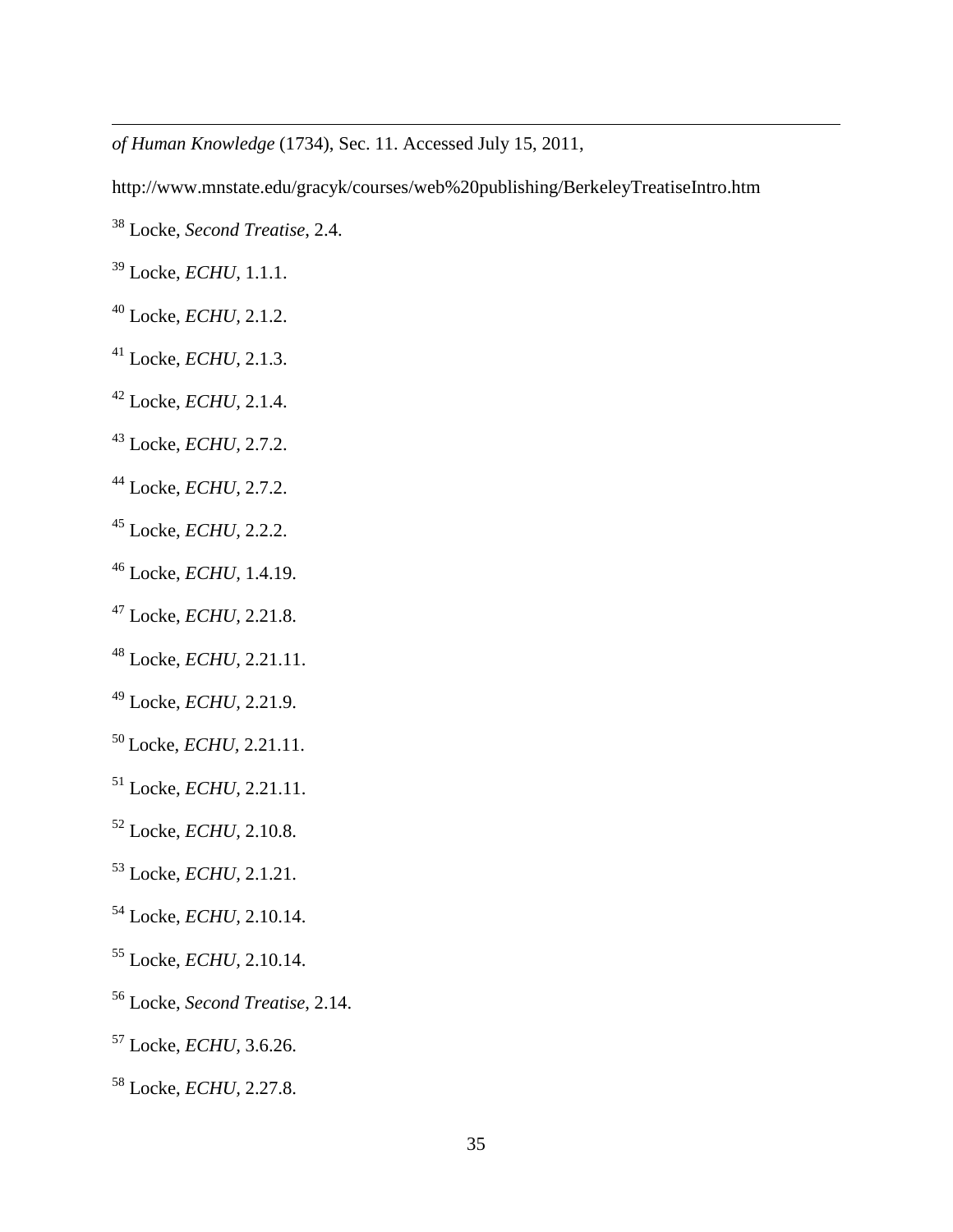<span id="page-36-0"></span>Locke, *ECHU,* 3.3.12.

<span id="page-36-1"></span>Locke, *ECHU,* 2.27.6.

<span id="page-36-2"></span>Locke, *ECHU,* 2.27.9

<span id="page-36-3"></span>Locke, *ECHU*, 2.27.23.

<span id="page-36-4"></span>Locke, *ECHU,* 2.27.17.

<span id="page-36-5"></span>Locke, *ECHU,* 4.10.2.

<span id="page-36-6"></span>Locke, *ECHU,* 4.17.1.

<span id="page-36-7"></span>Locke, *Locke: Political Writings*, 93.

<span id="page-36-8"></span>Locke, *ECHU,* 3.10.5.

<span id="page-36-9"></span>*Oxford English Dictionary*. Accessed July 15, 2011

http://www.oed.com/view/Entry/30479?redirectedFrom=changeling#eid.

<span id="page-36-10"></span>Locke, *ECHU,* 4.4.16.

<span id="page-36-11"></span>John W. Yolton, *A Locke Dictionary* (Oxford, UK: Blackwell, 1993), 36.

<span id="page-36-12"></span> Christopher Hughes Conn, *Locke on Essence and Identity* (Boston: Kluwer Academic Publishers, 2003), 44.

<span id="page-36-13"></span>Anthony Krupp, *Reason's Children: Childhood in Early Modern Philosophy* (Lewisburg:

Bucknell University Press, 2009), 80. See also Goodey, C. F., and Tim Stainton, "Intellectual

Disability and the Myth of the Changeling Myth," *Journal of the History of the Behavioral* 

*Sciences* 37, no. 3 (2001): 223-40.

<span id="page-36-14"></span>Locke, *ECHU,* 4.4.15.

<span id="page-36-15"></span>Locke, *ECHU*, 4.4.15.

<span id="page-36-16"></span>Locke, *ECHU*, 4.4.16.

<span id="page-36-17"></span>Locke, *ECHU,* 2.27.17.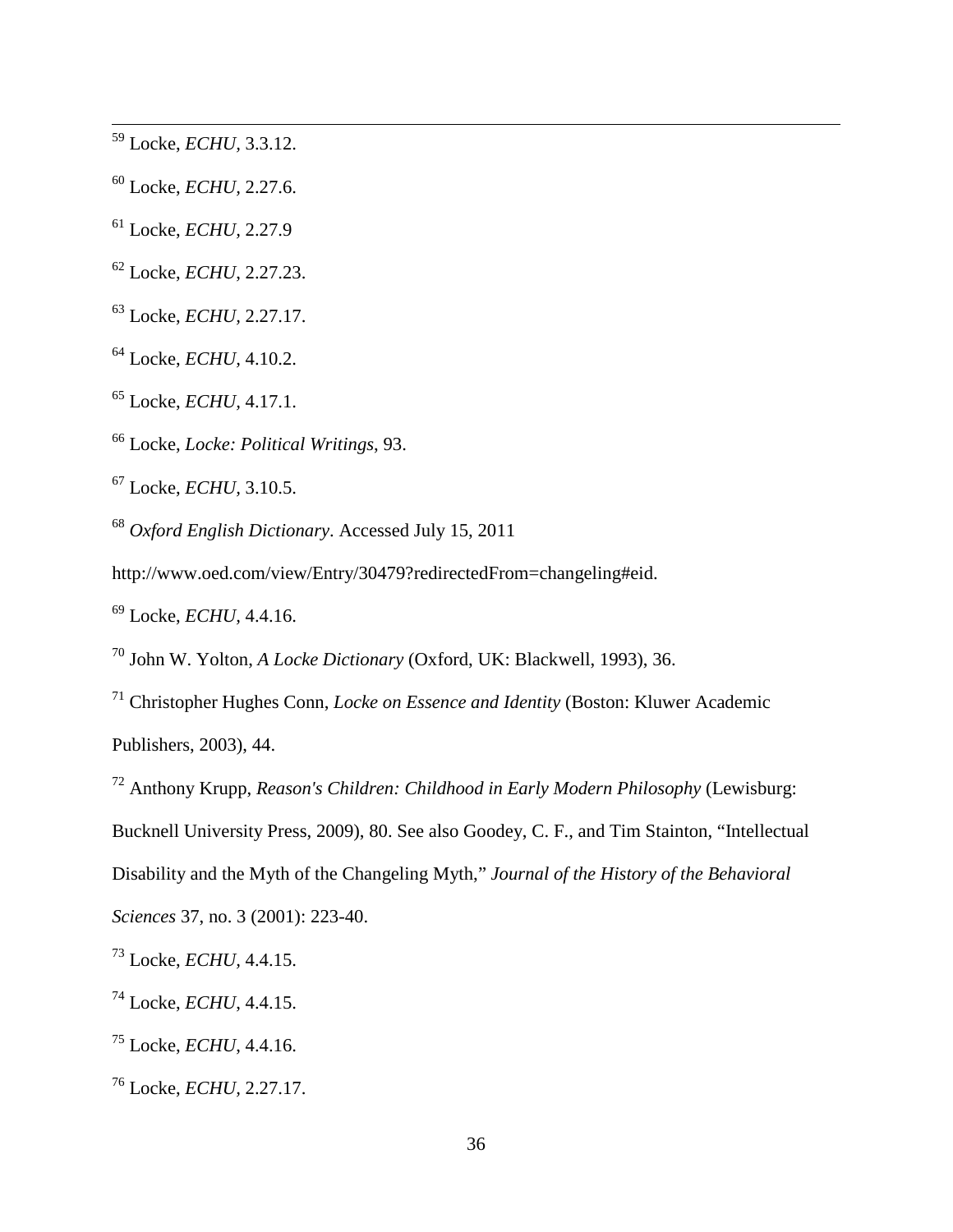<span id="page-37-0"></span>Locke, *ECHU,* 4.4.13.

- <span id="page-37-1"></span>Locke, *ECHU,* 3.6.22.
- <span id="page-37-2"></span>Locke, *ECHU,* 3.6.22.
- <span id="page-37-3"></span>Locke, *ECHU*, 4.20.5.
- <span id="page-37-4"></span>Locke, *ECHU*, 3.6.41, 3.6.12.
- <span id="page-37-5"></span>Locke, *ECHU*, 4.4.14.
- <span id="page-37-6"></span>Locke, *ECHU*, 4.4.14.
- <span id="page-37-7"></span>Locke, *ECHU*, 4.4.14.
- <span id="page-37-8"></span>Waldron, 73.
- <span id="page-37-9"></span>Waldron, *God, Locke, and Equality*, 4.
- <span id="page-37-10"></span>Waldron, *God, Locke, and Equality*, 4.
- <span id="page-37-11"></span>Locke, *Second Treatise*, 8.98.
- <span id="page-37-12"></span>Locke, *Second Treatise*, 16.176.
- <span id="page-37-13"></span>Locke, *Second Treatise*, 16.176, emphasis added.
- <span id="page-37-14"></span>Locke, *Second Treatise*, 6.59.
- <span id="page-37-15"></span>Locke, *Second Treatise*, 6.60.
- <span id="page-37-16"></span>Locke, *Second Treatise*, 6.59.
- <span id="page-37-17"></span>Locke, *Second Treatise*, 6.60.
- <span id="page-37-18"></span>Locke, *Second Treatise*, 6.60.
- <span id="page-37-19"></span>Arneil, "Disability, Self-Image," 22.
- <span id="page-37-20"></span>John Rawls, *Political Liberalism* (New York, NY: Columbia University Press, 2005), 21.
- <span id="page-37-21"></span>Locke, *ECHU,* 4.16.4.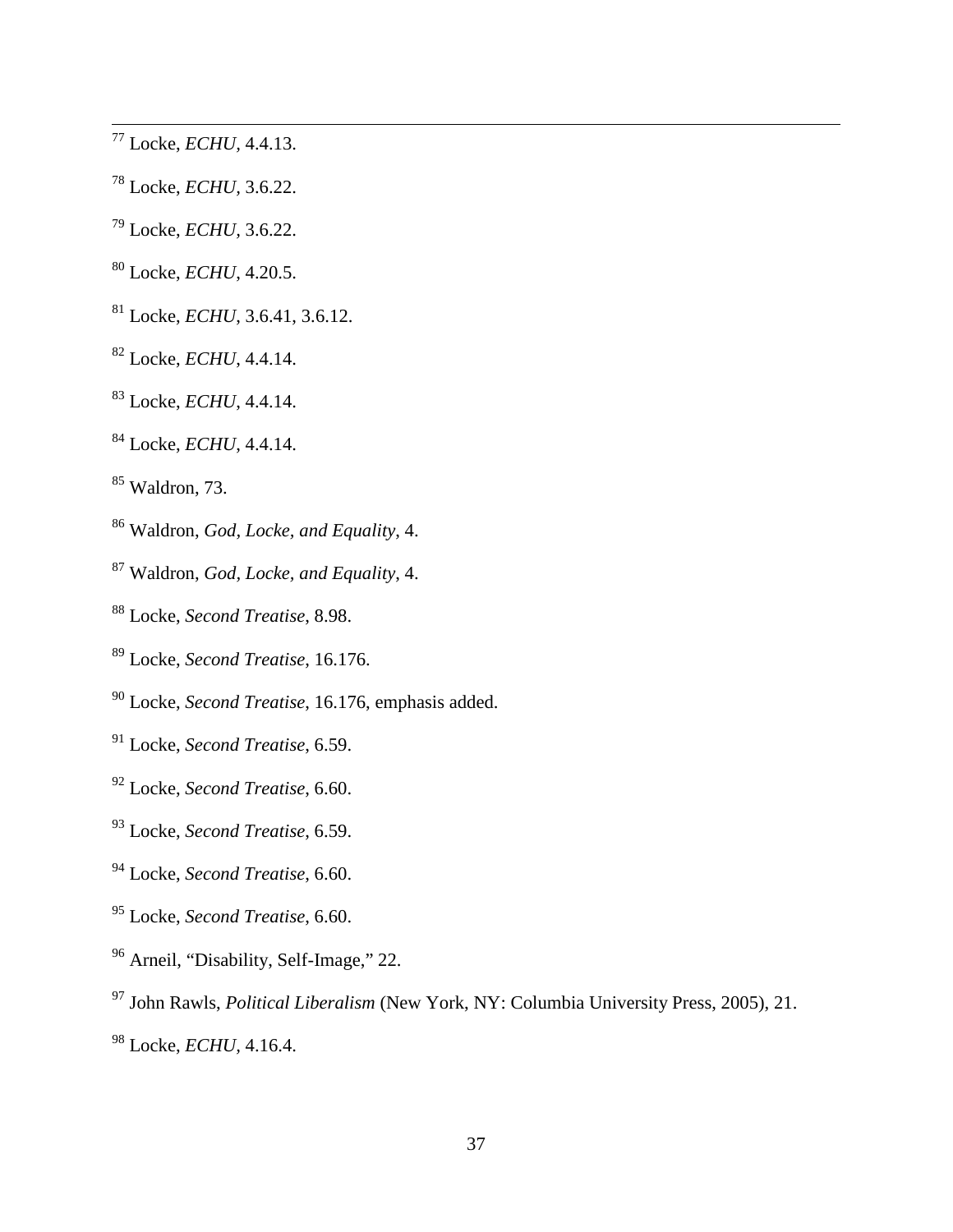<span id="page-38-0"></span>For an analysis of Locke on class, children and family life, see Nancy J. Hirschmann,

"Intersectionality before Intersectionality was Cool: The Importance of Class to Feminist

Interpretations of John Locke." In *Feminist Interpretations of John Locke*, ed. N. J. Hirschmann

and K. M. McClure (University Park, PA: The Pennsylvania State University Press, 2007), 155-

186, 163.

<span id="page-38-1"></span>Locke, *Second Treatise*,

<span id="page-38-2"></span><sup>101</sup> John Locke, *Some Thoughts Concerning Education* (Dover Publications: Mineola, NY,

[1693] 2007), 32.

<span id="page-38-3"></span>Locke, *Thoughts Concerning Education*, 33

<span id="page-38-4"></span>Locke, *ECHU,* 2.27.22.

<span id="page-38-5"></span>Locke, *ECHU,* 4.16.12.

<span id="page-38-6"></span>Waldron, *God, Locke, and Equality*, 150.

<span id="page-38-7"></span>Locke, *Second Treatise*, 2.10.

<span id="page-38-8"></span>Locke, *Second Treatise*, 3.16.

<span id="page-38-9"></span>Locke, *Second Treatise*, 2.6.

<span id="page-38-10"></span>Locke, *Second Treatise*, 2.11.

<span id="page-38-11"></span>Waldron, *God, Locke and Equality,* 80.

<span id="page-38-12"></span>Thomas Hobbes, *Leviathan*, (Oxford: Oxford University Press, 1968), Ch. 15.

<span id="page-38-13"></span>Locke, *ECHU,* 4.16.12.

<span id="page-38-14"></span><sup>113</sup> In this interpretation, I part company with C.F. Goodey and Tim Stainton who argue that idiots are, for Locke, more like the working poor and thus similarly situated along a spectrum of capacity. See Goodey and Stainton, "Intellectual Disability," 237.

<span id="page-38-15"></span>Locke, *ECHU*, 3.6.23.